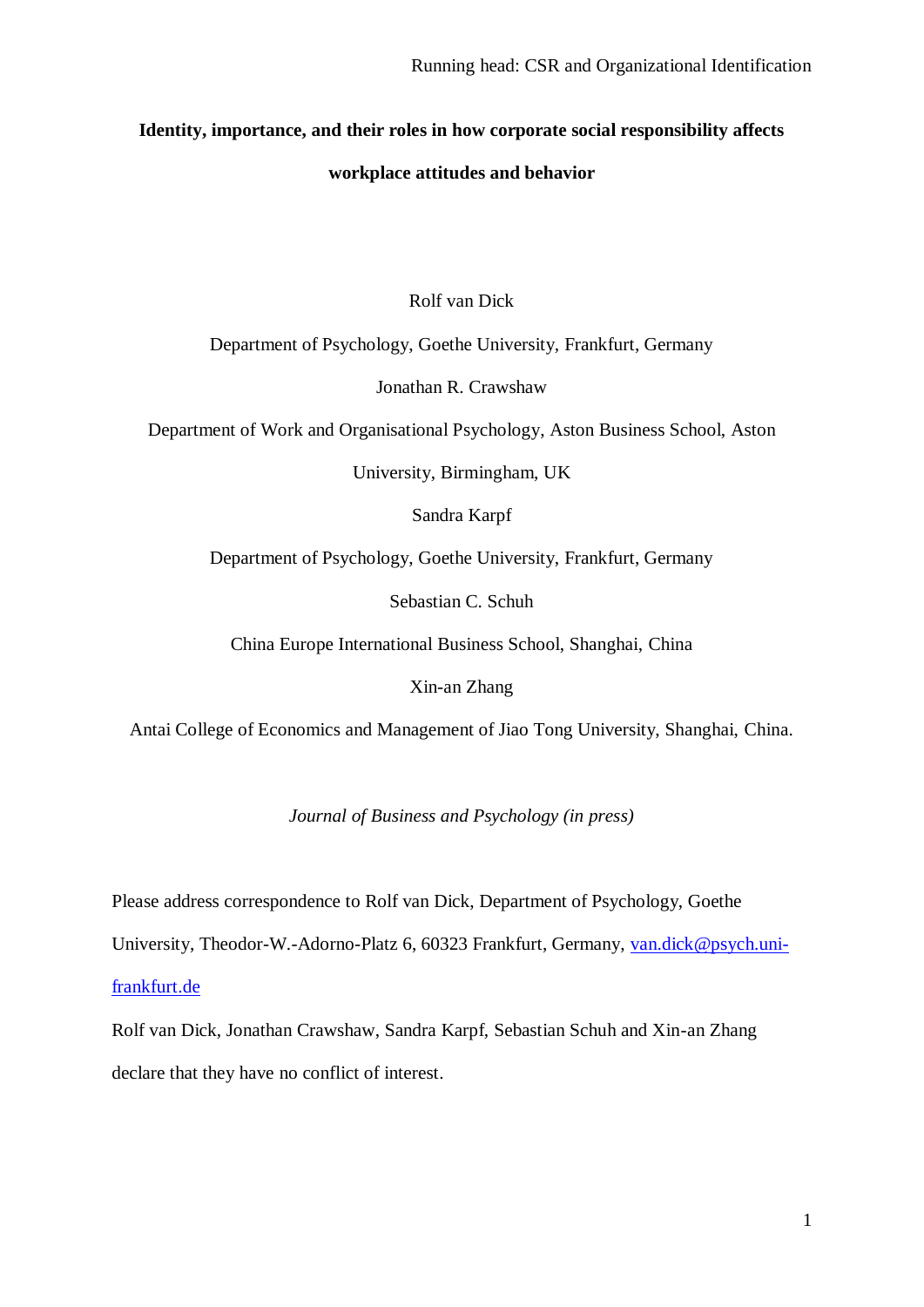#### **Abstract**

This paper contributes to growing research exploring employee attitudinal and behavioral reactions to organizational corporate social responsibility initiatives focused on environmental and social responsibility and sustainability. Drawing on social identity theory, we develop and test a moderated-mediation model where employees' organizational identification mediates the relationship between their perceptions of organizational CSR initiatives and their work engagement and organizational citizenship behaviors, but this relationship is positive only when employees value the role of organizations in supporting environmental and social causes. In a survey of 250 employees from a variety of German organizations, across a range of industry sectors, our hypotheses were fully supported. Theoretical and practical implications are discussed.

Keywords: corporate social responsibility, organizational identification, organizational citizenship behavior, work engagement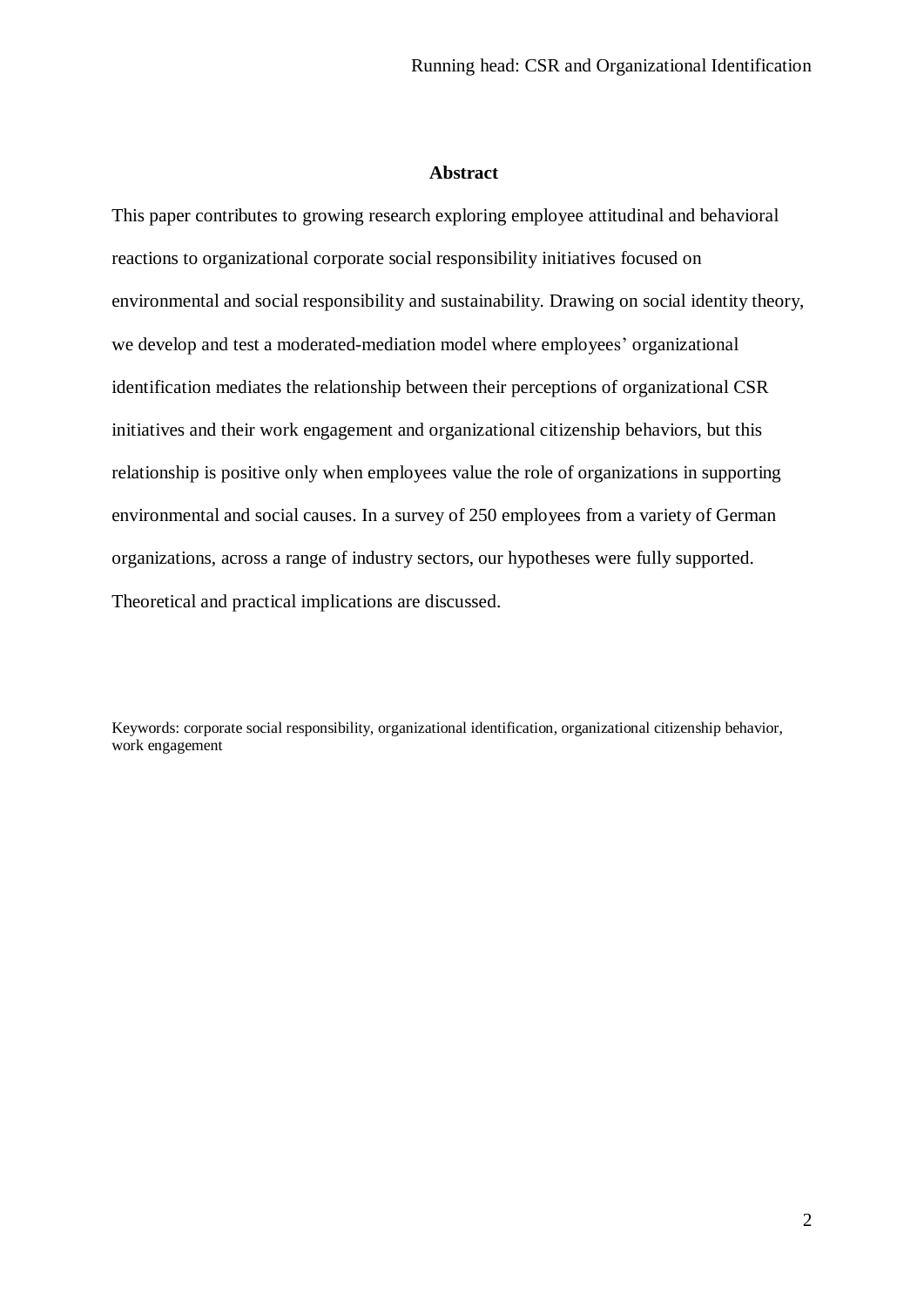Identity, importance, and their roles in how corporate social responsibility affects workplace attitudes and behavior

A growing body of research examines, and finds support, for a positive relationship between employee perceptions of their organization's corporate social responsibility (CSR) initiatives – here defined as organizational initiatives focused on environmental and social responsibility and sustainability (Turker, 2009a) – and their work and organization-directed attitudes and behaviors (for reviews, see Glavas, 2016; Gond, El Akremi, Swaen, & Babu, 2017). Drawing predominantly from social identity theory (Tajfel & Turner, 1979), various studies have confirmed positive relationships between employees' perceptions of organizational CSR initiatives and their organizational identification (e.g., Kim, Lee, Lee, & Kim, 2010), affective organizational commitment (e.g., Brammer, Millington, & Rayton, 2007; Mueller, Hattrup, Spiess, & Lin-Hi, 2012), work engagement (e.g., Glavas, 2016) and organizational citizenship behaviors (Fu, Ye, & Law, 2014; Hansen, Dunford, Boss, Boss, & Angermeier, 2011). According to these studies, CSR matters because employees identify with, and are attracted to, organizations that invest in policies that 'do good' for the environment and wider society (De Roeck & Delobbe, 2012; Rupp, Ganapathi, Aguilera, & Williams, 2006; Trevino, Weaver, & Brown, 2008).

Within this emerging body of work, studies have also begun to explore potential boundary conditions of these relationships. Of particular interest has been research that challenges the assumption that all individuals are attracted to organizations that invest in CSR activities (e.g., Coldwell, Billsberry, Van Meurs, & Marsh, 2008). For example, Turker (2009a) reports that the positive relationship between employees' perceptions of their organizations CSR and their affective organizational commitment is significantly stronger for employees who recognize the importance of CSR and value a role for organizations beyond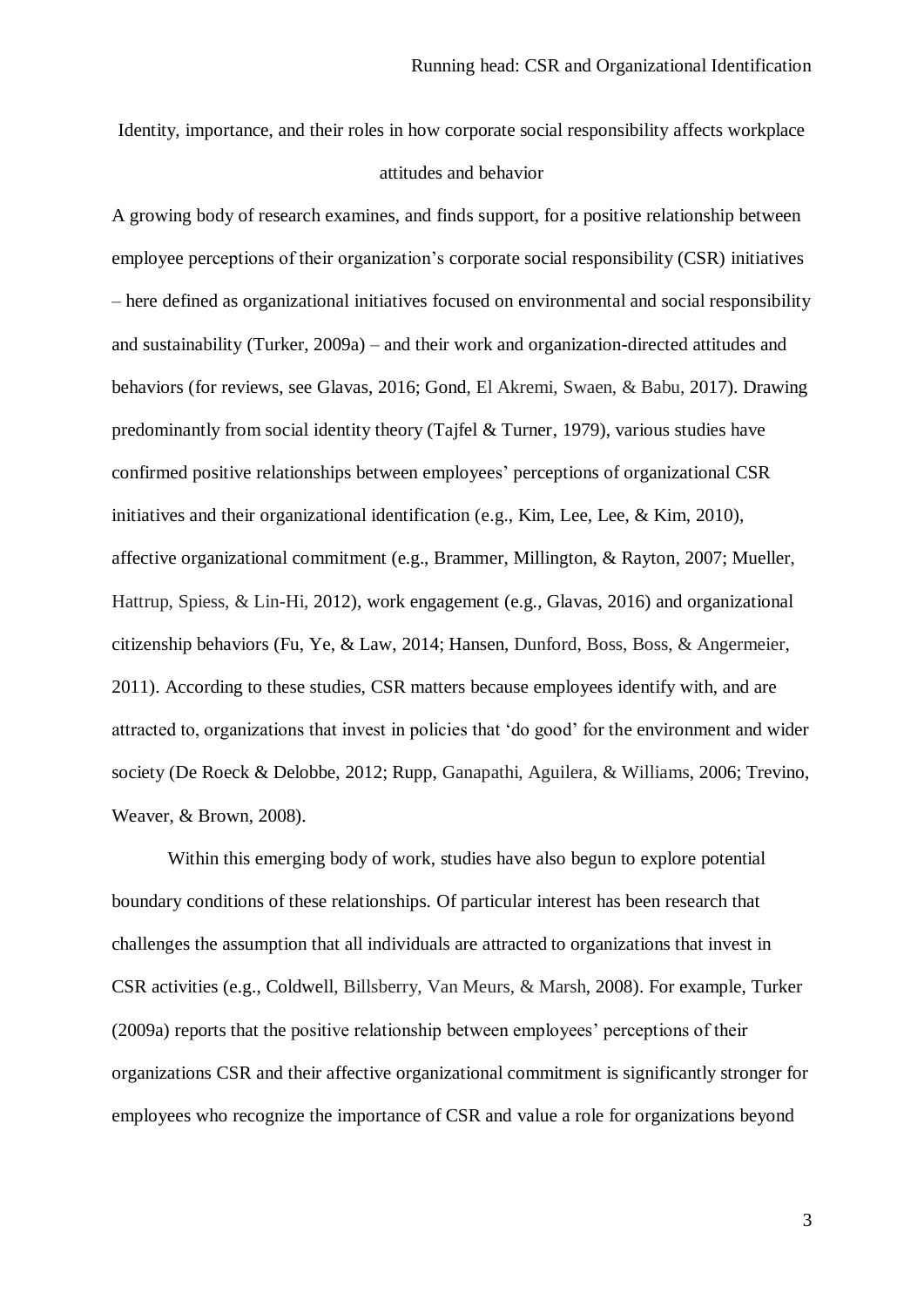mere profit maximization (see also Crawshaw, Van Dick, & Boodhoo, 2014; Peterson, 2004; Rupp, Shao, Thornton, & Skarlicki, 2013).

We extend this research by testing a moderated-mediation model, where (1) employees' organizational identification mediates the relationship between their perceptions of their organization's CSR policies for environmental and social responsibility and sustainability and their work engagement and OCB, and (2) the nature of these relationships is more *positive* when employees believe that organizations investing in CSR is importantthan when they do not (see Figure 1). Thus, while our research seeks to replicate the findings of extant studies, we contribute to this body of work by utilizing social identity theory as a framework for understanding employees' reactions to employers' CSR initatives.

In turn, we provide practioners with further evidence, and explanation, of the potential utility of investing in CSR. While early CSR studies tended to focus attention on the environmental (e.g., Williamson, Lynch-Wood, & Ramsay, 2006), financial (e.g., Berrone, Surroca, & Tribo, 2007), and customer (e.g., Castaldo, Perrini, Misani, & Tencati, 2009) implications of an organizational CSR investments, we add to the burgeoning work that highlights the potentially important roles of CSR investment in attracting (Bhattacharya, Sen & Korschum, 2008; Crawshaw et al., 2014; Rupp et al., 2013) and engaging (e.g., Gond et al., 2017) key talent to achieve sustained competitive advantage in challenging business environments (Branco & Rodrigues, 2006; Mirvis, 2012).

# **CSR and Organizational Identification: The Moderating Role of the Importance of CSR**

CSR is a heavily contested term (Carroll, 1999) that may refer to a range of micro and macro, internal and external, policies and initiatives (see Farooq, Rupp, & Farooq, 2017). Our interest is specifically in employee reactions to external-focused CSR initiatives and, as such, we draw on Barnett's (2007) definition of CSR as the "*discretionary allocation of corporate*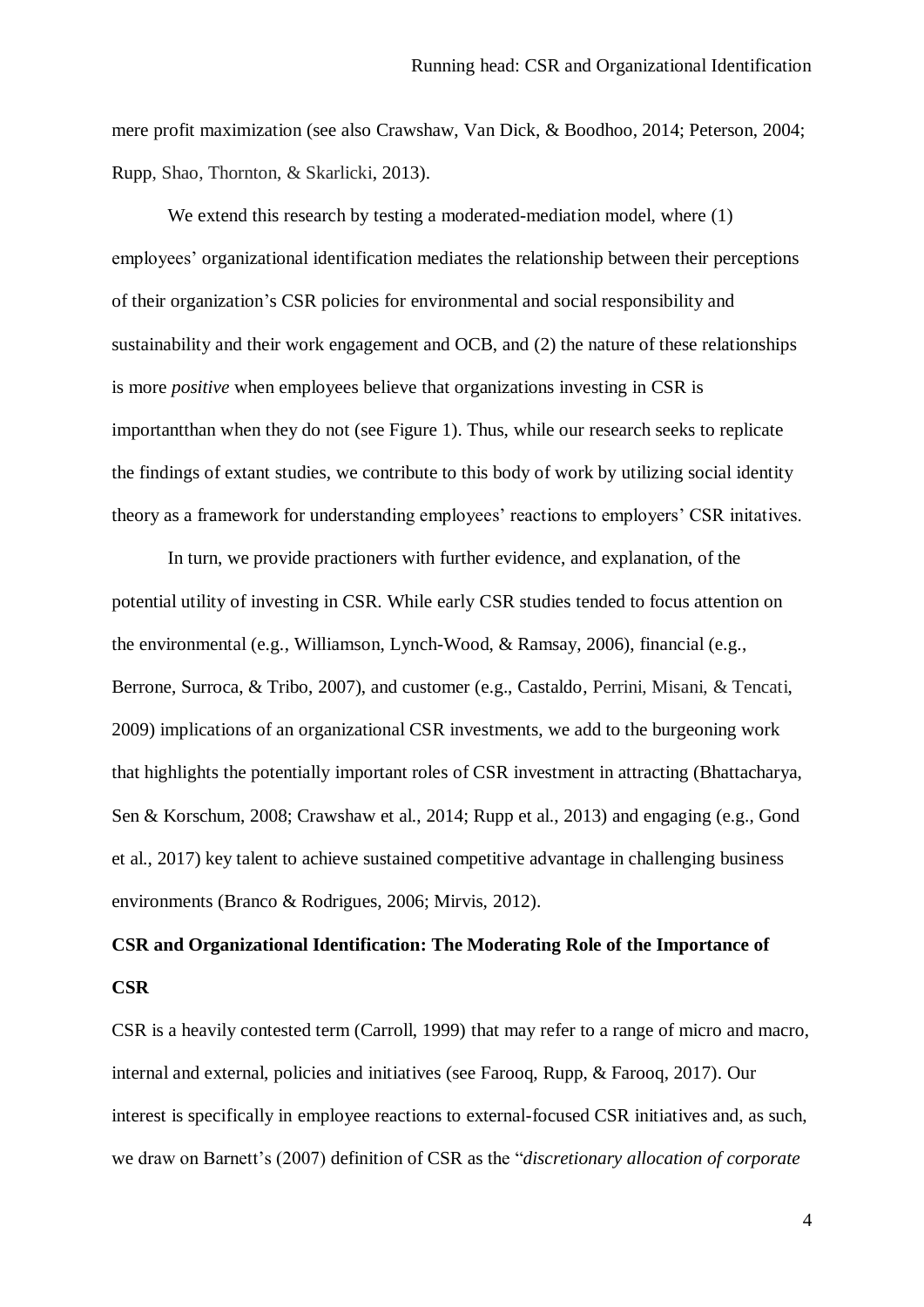*resources towards improving social [and environmental] welfare that serves as a means of enhancing relationships with key stakeholders*" (Barnett, 2007, p. 801). In environmental terms, therefore, CSR initiatives may involve strategies for reducing one's carbon or water footprint or raw material wastage. In social terms, such activities may include philanthropic contributions to local and international social causes (e.g., health and educational), or practices to ensure that strategic partners and suppliers also uphold agreed ethical working principles (Turker, 2009b).

In this paper, we build on the social identity approach and the role of employees' organizational identification as a possible mediator between the organization's CSR efforts and employee outcomes. The social identity approach comprises two closely related theories: social identity theory (SIT; Tajfel & Turner, 1979) and self-categorization theory (SCT; Turner, Hogg, Oakes, Reicher, & Wetherell, 1987). Both theories emphasize the potential for individuals to derive a sense of self from their membership of social groups — that is, from their *social identity*. To understand behavior in a range of significant social contexts, it is thus necessary to recognize that individuals can — and often do — define their self ('who they think they are') in social (as 'us' and 'we') and not just personal terms ('I' and 'me'). Self-categorization theory has helped understand both the determinants and the consequences of self-definition in groupbased terms. In this regard, one core insight of SCT is that shared social identity is the basis for mutual *social influence* (Turner, 1991). This means that when people perceive themselves to share group membership with others in a given context they are motivated to strive actively to reach agreement with them and to coordinate their behavior in relation to activities that are relevant to that identity.

Ashforth and Mael (1989) were the first who explicitly recognized the approach's potential for organizational behavior. They noted that social identity has considerable capacity to provide a self-definitional and self-referential basis for people's behavior in the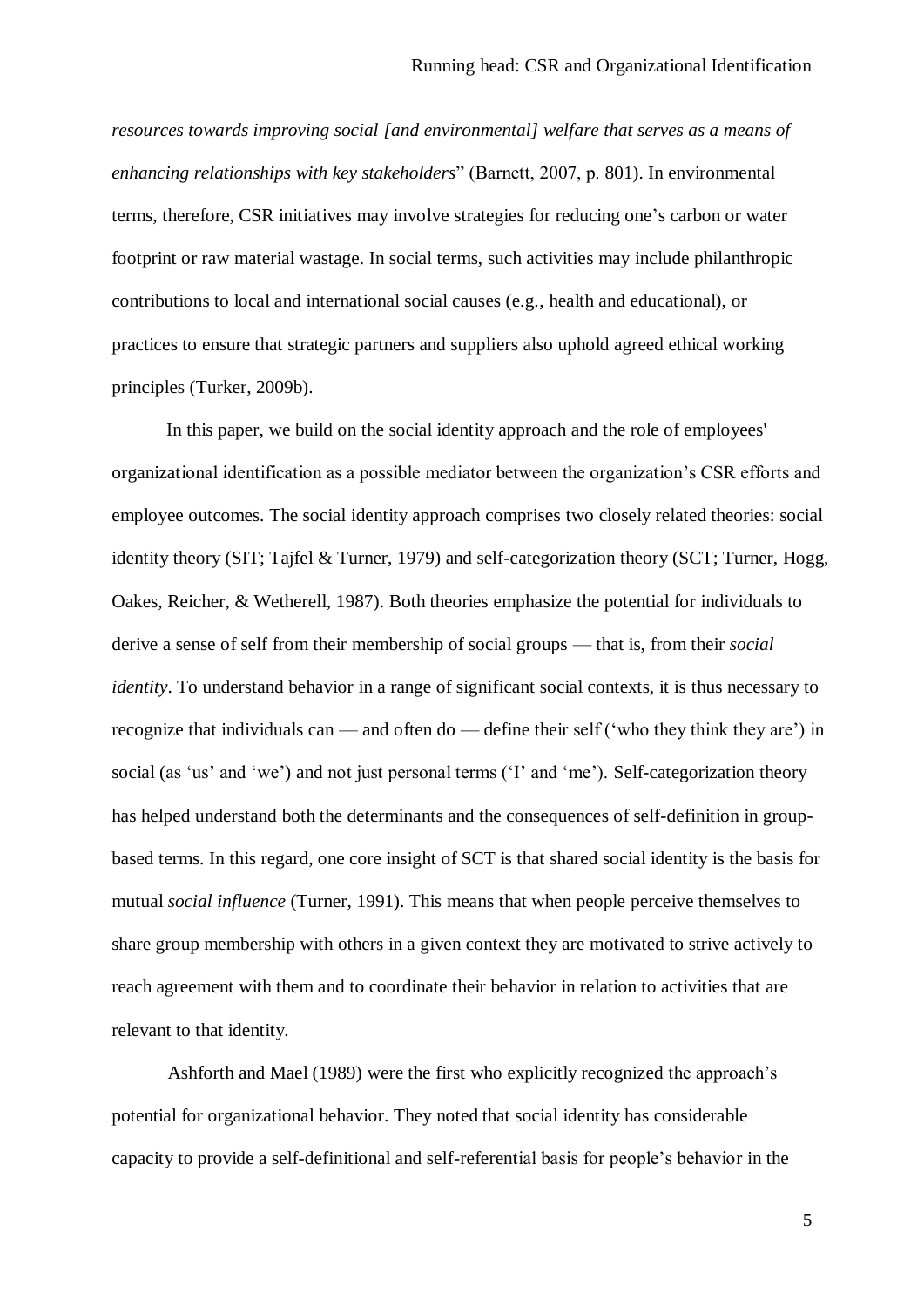workplace in light of the important role that various groups (e.g., teams, departments, or the organization itself) play in organizational dynamics. Indeed, Ashforth and Mael stated that if the social identity of employees is defined in terms of their membership of a particular organizational unit then they are likely to strive with relevant workmates to achieve positive outcomes for that unit and to perceive the successes (and failures) of that unit as their own. We follow Ashforth and Mael (1989) and define organizational identification as a specific form of social identification which refers to the feeling of oneness with their organization. Research showed that just as high organizational identification is a powerful predictor of individuals' willingness to commit themselves to a specific organization (or organizational unit), so low identification is a strong predictor of their desire to disengage from and exit the organization — if not physically then psychologically (see, for instance, the meta-analyses by Riketta, 2005; Lee, Park & Koo, 2015).

More specifically, social identity based-reasearch has shown the benefits of CSR initiaves, not only for the environmental and social good they serve, but also for effective employee attraction, retention and performance (e.g., Rupp et al., 2013). In short, for workrelated contexts, social identity theory suggests that organizational CSR initiatives may serve an important relationship-building function for employees, helping them to develop shared identities with their employer in terms of ethics and social values (Rupp, 2011).

However, despite its centrality to this micro-CSR research, few studies have empirically tested the relationship between employees' perceptions of CSR and their organizational identification and, within these studies, there are mixed findings (e.g., Kim et al., 2010). For example, Fu et al. (2014) and DeReock and Delobbe (2012) found support for a positive relationship between employee perceptions of CSR and their organizational identification within the Chinese hospitality industry and European oil industries, respectively. Kim et al. (2010), on the other hand, reported no such relationships between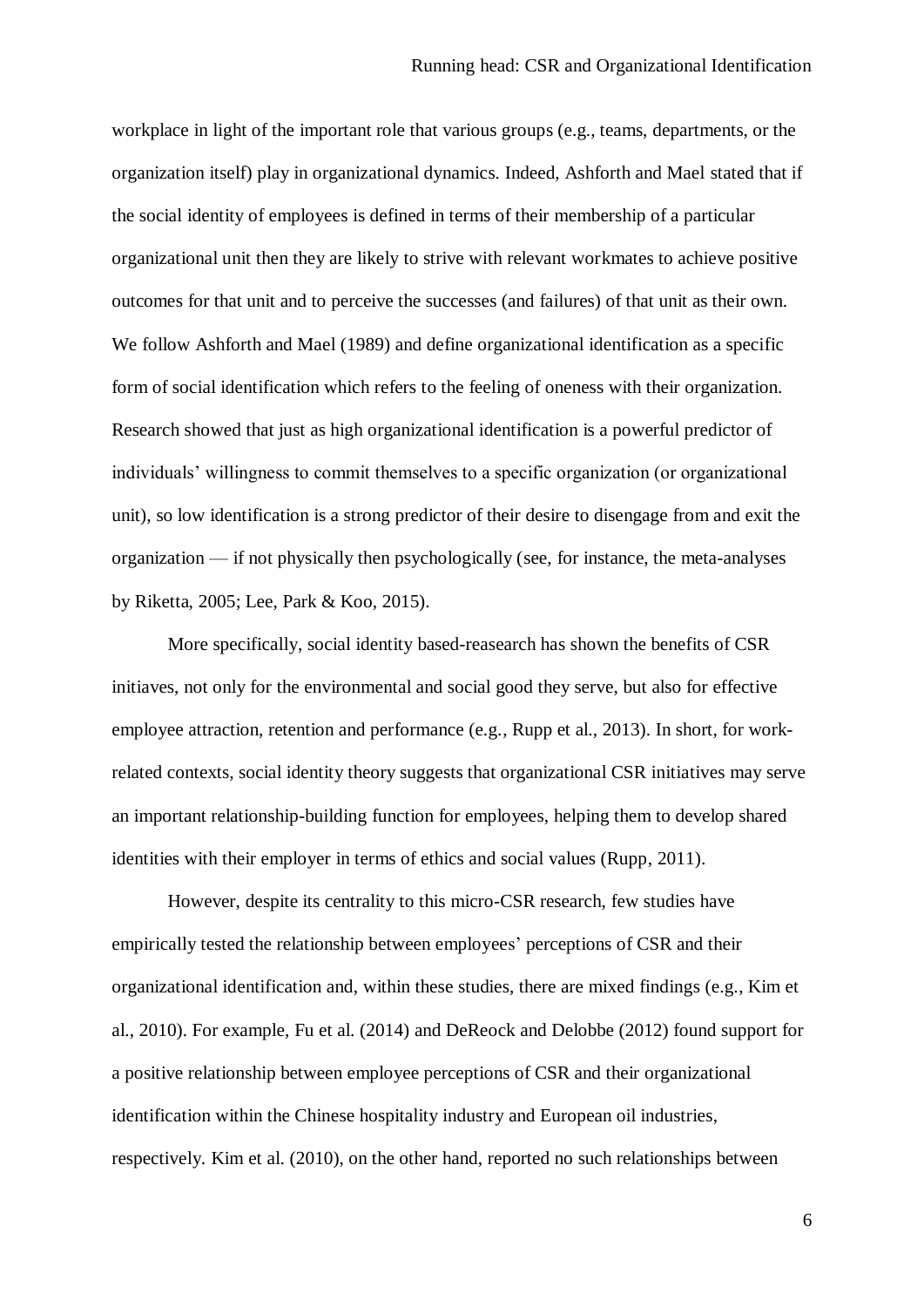employees *perceptions* of CSR and their organizational identification in a study of Korean firms, although they did report significant positive relationships between employees *participation* in CSR initiatives (like volunteering) and their organizational identification. On the whole, however, related research does tend to support these relationships, with various studies reporting positive associations between employee perceptions of organizational CSR initiatives and identity-related constructs such as their affective organizational commitment (Brammer et al., 2007; Collier & Estaban, 2007; Crawshaw et al., 2014; Mueller et al., 2012; Turker, 2009a), highlighting the potential usefulness of social identity theory as a framework for understanding employee reactions to organizational CSR initiatives.

While the majority of this burgeoning research has tended to assume universal positive effects of CSR on employee work-related attitudes and behaviors, a few studies have explored the potential moderating effects of individual differences (e.g., Hemmingway, 2005). Individuals differ in their attitudes towards, and analysis of, issues and concerns of ethics and justice in the workplace (e.g., Cropanzano & Stein, 2009; Reynolds, 2006). Thus, CSR activities are likely to only resonate with individuals who share – with their organization – a concern for wider social and environmental issues and, where they do not, these policies and practices are unliklely to motivate them (Coldwell et al., 2008; Mael & Ashforth, 1992).

In related research, Rodrigo and Arenas (2008) categorize three types of employees, those who are committed, indifferent and actively antagonistic (dissident) of their employers' CSR policies and practices. Thus, CSR-committed employees are expected to see a fit between their own values and their organization's and, as such, CSR activities are likely to promote greater organizational identification and work engagement (Rupp, 2011). However, those antagonistic to CSR policies and practices would see a disconnect between their own values and priorities and the priorities of their employer. As such, CSR policies and activities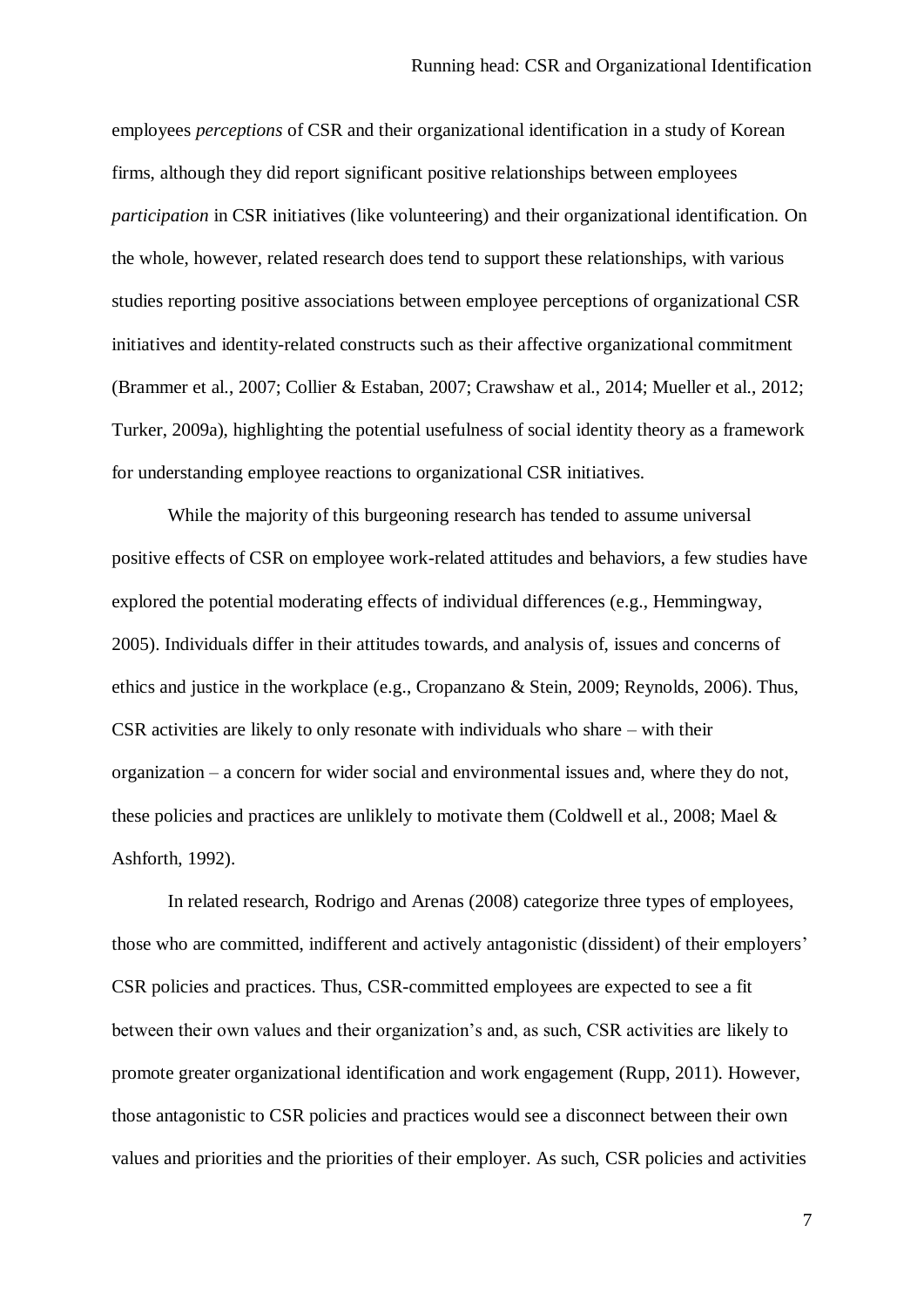are likely to reduce organizational identification and work engagement (Rodrigo & Arenas, 2008).

Peterson (2004) examined the importance of CSR as a boundary condition of employee reactions to CSR and reported that employee perceptions of their organization's corporate citizenship activities is positively related to their affective organizational commitment, but only when they value CSR activities highly. When they do not, perhaps when they feel that organizations should be investing more in core business needs (Rodrigo & Arenas, 2008), Peterson (2004) found no significant relationship between corporate citizenship activities and employees affective organizational commitment – findings replicated by both Turker (2009a) and Crawshaw et al. (2014). We only found one study by El-Kassar, Messarra, and El-Khalil (2017) who investigated the interaction between organizational CSR activities and employees perceived importance of CSR on their organizational identification and normative commitment. In a sample of 287 employees in the Lebanon, El-Kassar et al. could confirm the role of organizational identification as a mediator of the link between CSR activities and employees' normative commitment, but they could not confirm the expected pattern of moderation by importance of CSR. Our study aims to test El-Kassar et al.'s prediction of a moderated effect of CSR on organizational identification. We extend their study, however, by also testing the unfolding relations that identification, in turn, has with employee engagement and organizational citizenship behaviors.

Specifically, we propose that the relationship between employee perceptions of their organizations' CSR and their organizational identification will be a function of their attitudes regarding the importance of organizational responsibilities for CSR investments. The following hypothesis is proposed: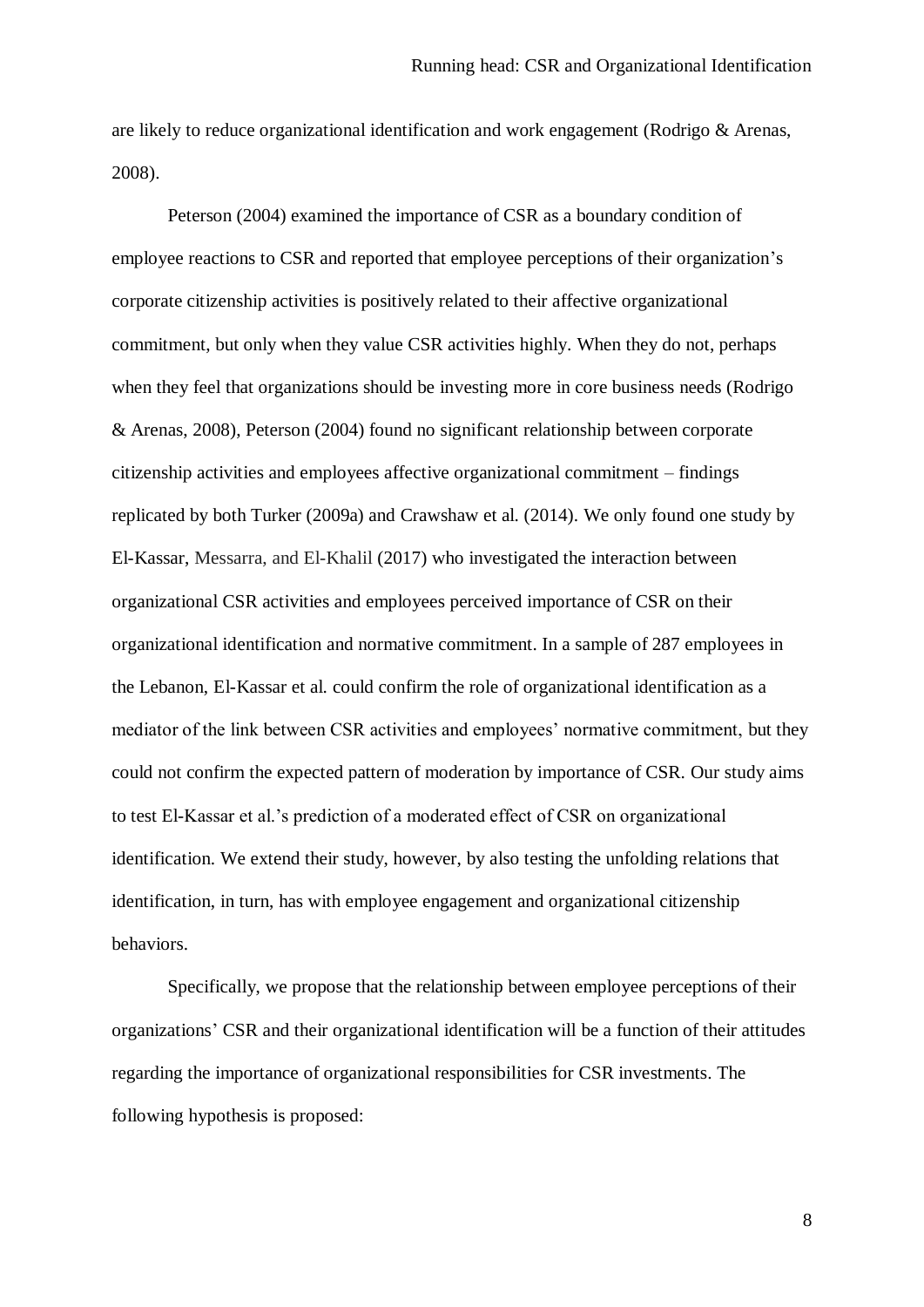*Hypothesis 1*: Employee perceptions regarding the importance of CSR will moderate the relationship between their perceptions of their own organization's CSR activities and their organizational identification, where this relationship will only be positive when they value CSR.

#### **Organizational Identification as a Mediator**

Employees who identify with their organization perceive a sense of oneness and connectedness with it, and this connection fulfills an important psychological need for belongingness (e.g., Deci, Ryan, Gagne, Leone, Usunov, & Kornazheva, 2001). In turn, with this need for belongingness met, employees' positive attitudes towards their employer and job are fostered (Haslam, Postmes, & Ellemers, 2003). In contrast, when organizational identification is low, employees are unlikely to fulfill these important belongingness needs, thus resulting in less favorable job and work-related attitudes.

Furthermore, organizational identification fuels employees' motivation toward their organization, specifically their levels of potential psychological investment in their work and employment (Haslam et al., 2003). Employees with high organizational identification, therefore, tend to view organizational successes and failures as personally relevant (Mael & Ashforth, 1992), thus driving their work engagement and discretionary effort to help attain these shared goals for organizational success (van Dick, Grojean, Christ, & Wieseke, 2006: Lee, Park & Koo, 2015). Conversely, employees with low organizational identification will be less psychologically invested in their work and employer, less likely to view organizational successes and failures as personally relevant, and thus less inclined to exhibit high levels of work engagement and discretionary effort (Mael & Ashforth, 1992). This positive relationship between employee organizational identification and work engagement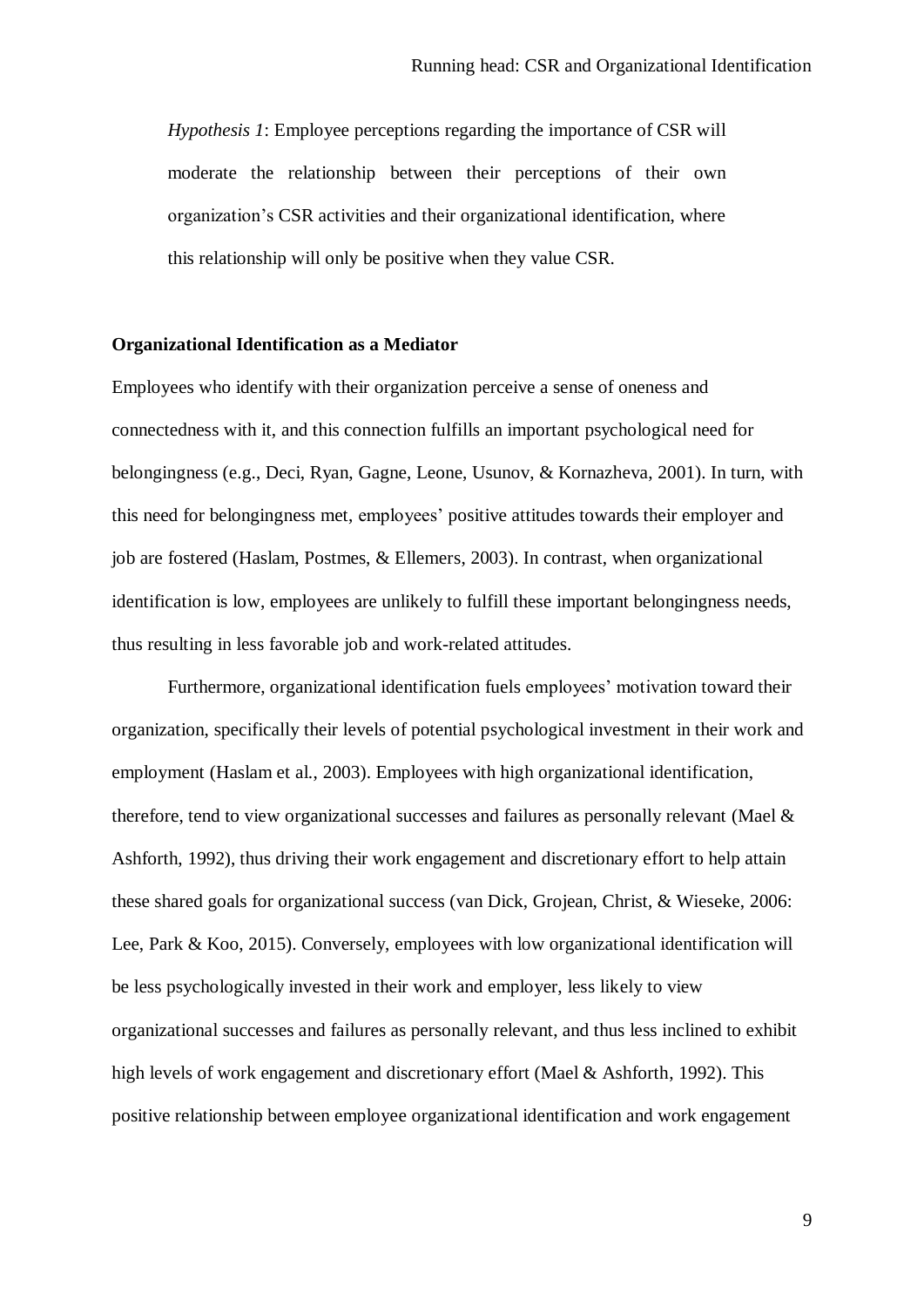and OCB has undergone much empirical testing and is well-established (e.g., Lee et al., 2015; Riketta, 2005; van Dick et al., 2006).

Thus, the link between organizational identification and the dependent variables of the present research, i.e. work engagement and OCBs, is strongly supported by existing research. As noted above, organizational identification should develop more strongly when the group one is a member of is seen as a 'good group' in terms of generally positively valued standards and norms. If organizations show that they care for the society and environment, this will be generally seen as such positive standards. We believe, therefore, that organizational identification serves as a mediator, being influenced by CSR perceptions on the one hand and then, in turn, increasing the likelihood for more engagement. In line with this, we fond a few studies that have examined and confirmed a main effect of employees' perceptions of their organizations' CSR on their work engagement (e.g., Gao, Zhang, & Huo, 2018; Glavas, 2016; Glavas & Piderit, 2009) and OCB (e.g., Hansen et al., 2011), and one study that confirmed organizational identification as a mediator of the relationship between employee perceptions of CSR and their OCB (Fu et al., 2014). However, and as argued above, we believe that the link between CSR and organizational identification will depend not only on the general norms in favor of CSR but also on the individual's evaluation of such CSR activities by his or her organization. We believe, that this perceived importance of CSR will moderate the link between CSR and organizational identification. To date we could find no research that had explored not only the mediating role of organizational identification in this relationship but whether or not employee attitudes towards CSR may moderate the indirect relationshipsof CSR on citizenship and engagement via identification.

Thus, we extend current research, by developing a moderated-mediation model were employee organizational identification mediates the relationship between their perceptions of CSR and their work engagement and OCB, but this relationship is *stronger* when they value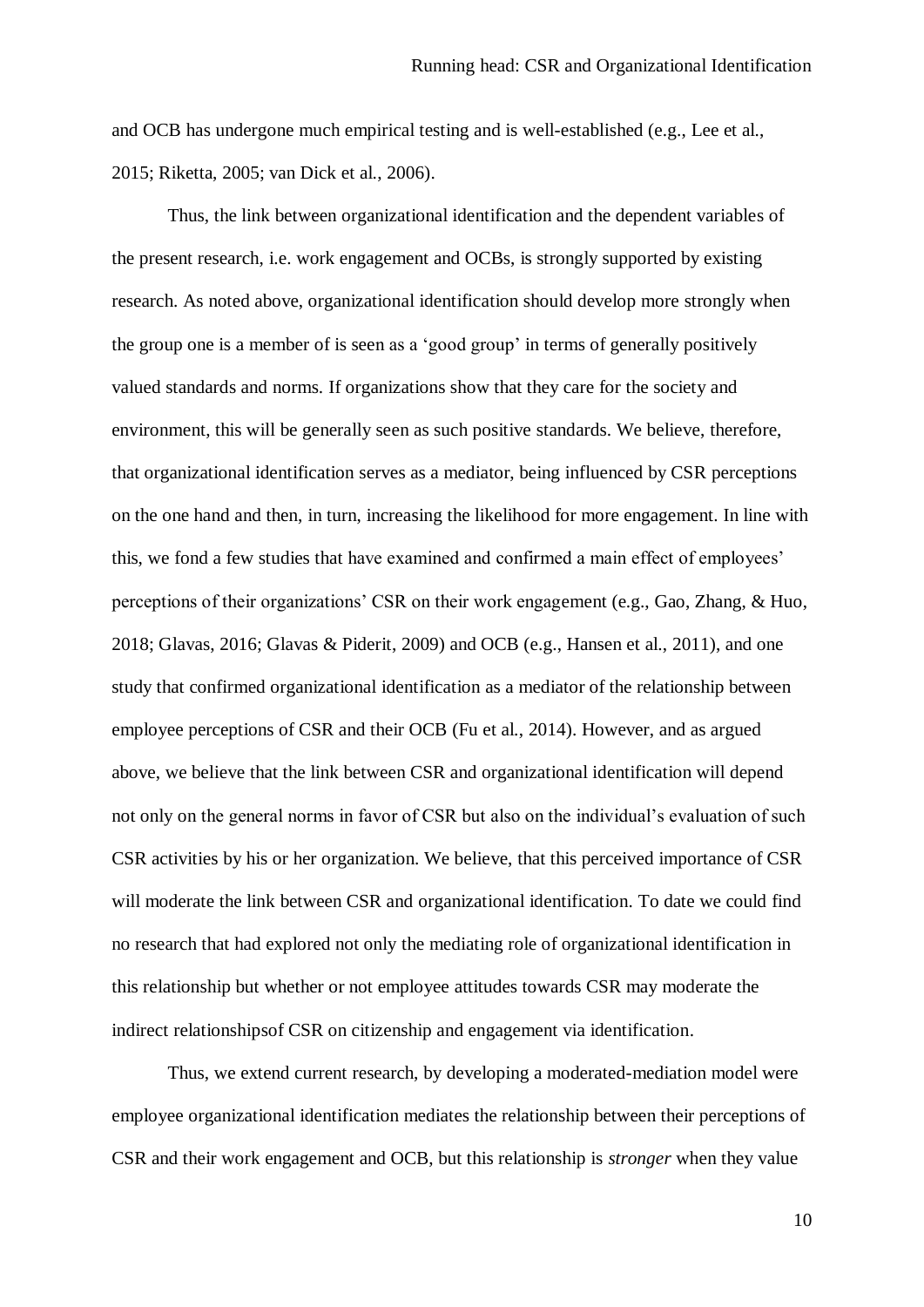highly a role for organizations investing in CSR. In short, we propose that when employees view CSR investments as an important role for organizations, their perceptions of organizational CSR initiatives will be *positively* related to their work engagement and OCB because they share these values for CSR with their employer and thus their organizational identification is high (Coldwell et al., 2008). The following hypothesis is proposed:

*Hypothesis 2*: Employee organizational identification will mediate the relationship between their perceptions of organizational CSR initiatives and their work engagement (2a) and OCB (2b), but this mediating relationship will be *stronger* when they value highly a role for organizations investing in CSR.

#### **METHODS**

#### **Sample and Procedures**

Data was collected using standardized questionnaires distributed through the third author's networks and via postings on social and professional networks such as Facebook and XING. All participants were provided with a link to an online survey. In total, 252 participants completed the survey but two had more than 50% missing values and were excluded from further analysis. The final sample thus comprised 250 employees. Average age was 40.8 years, length of service was 8.5 years, 46.8% were female, and 37.6% were in management/supervisory positions. The majority of participants were employed in industry (19.2%), IT/consulting (14.4%), or the public sector (12.8%), but other sectors were represented in smaller numbers including, banking/insurance (8%), trades (6.4%), transportation (4.8%), tourism (2.8%), and crafts (2.4%). These descriptive statistics suggest a heterogeneous sample with respect to participants' gender, age, tenure and employment position. The data is available at the open science framework under [https://osf.io/923v6/.](https://osf.io/923v6/)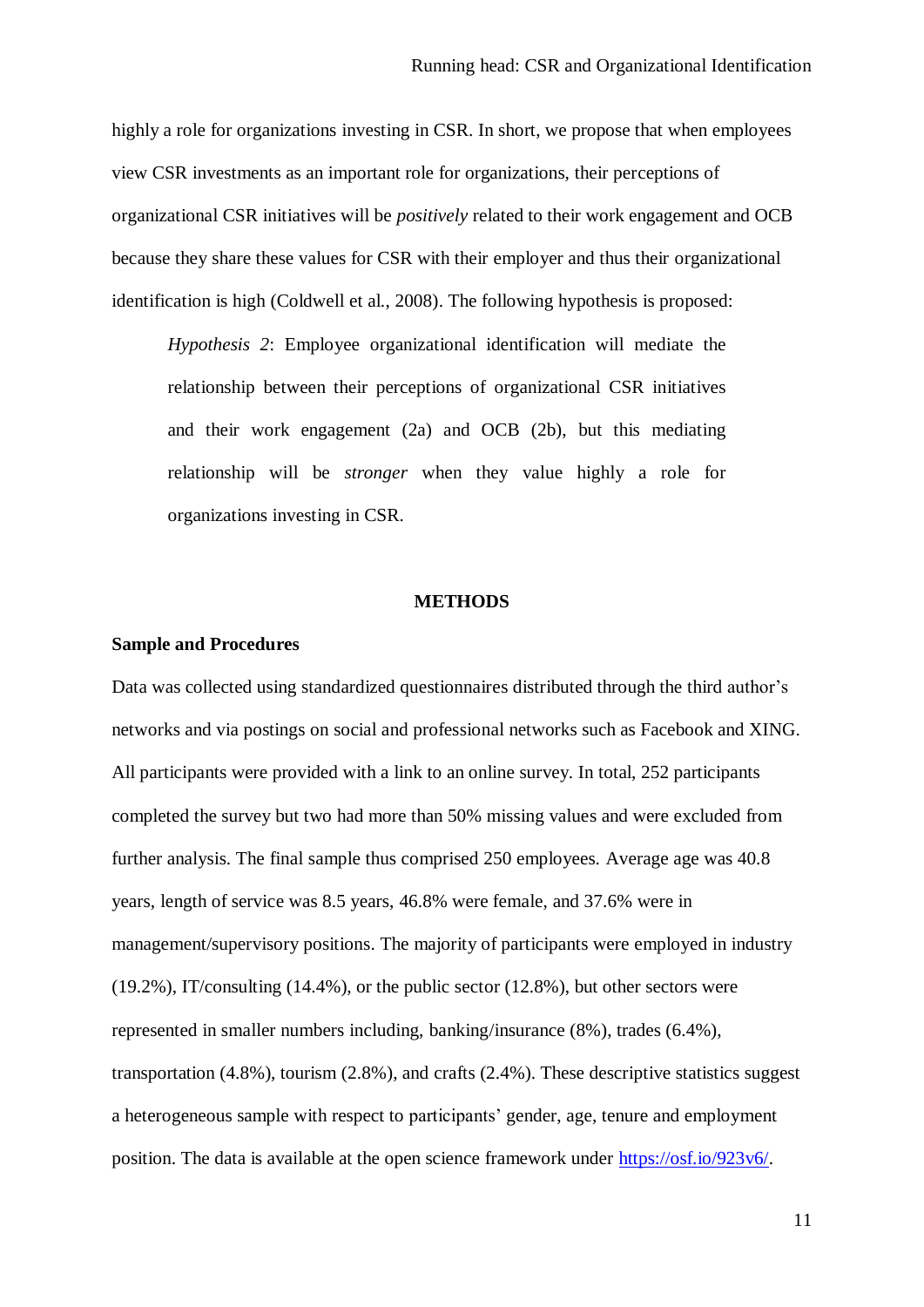#### **Measures**

All items were presented on a 7-point Likert scale from 1 (strongly agree) to 7 (strongly disagree) and surveys were distributed in German. Most scales were available in German, except for the two scales of perceived CSR and importance of CSR developed by Turker (2009b). These were translated and back-translated following the standard back-translation procedure proposed by Brislin (1970).

*Employee perceptions of CSR. CSR was measured using six items developed by* Turker (2009b) focusing on organizations' engagement with activities and campaigns aimed at promoting environmental and social responsibility and sustainability. A sample item for CSR is, "*Our company contributes to campaigns and projects that promote the well-being of society*". Cronbach's alpha was .92.

*Importance of CSR*. The perceived importance of organizational investments in CSR (ICSR) was measured using the modified version of Etheredge's (1999) 5-item importance of ethics and social responsibility scale that was developed and used by Turker (2009b). A sample item is, "*The overall effectiveness of a business can be determined to a great extent by the degree to which it is socially responsible*". Cronbach's alpha was .84.

*Organizational identification*. Employees' organizational identification was measured using the 6-item scale by Mael and Ashforth (1992). A sample item is, "*When I talk about this organization, I rather say 'we' than 'they'*". Cronbach's alpha was .88.

*Work engagement*. To assess employee work engagement, we used the Utrecht Work Engagement Scale with nine items by Schaufeli, Bakker and Salanova (2006). The scale comprises three dimensions including vitality (sample item: "*At work I feel strong and vigorous*"), dedication (sample item: "*At work I am very persistent*"), and absorption (sample item: "*I am absorbed in my job*"). The three dimensions are typically highly interrelated (in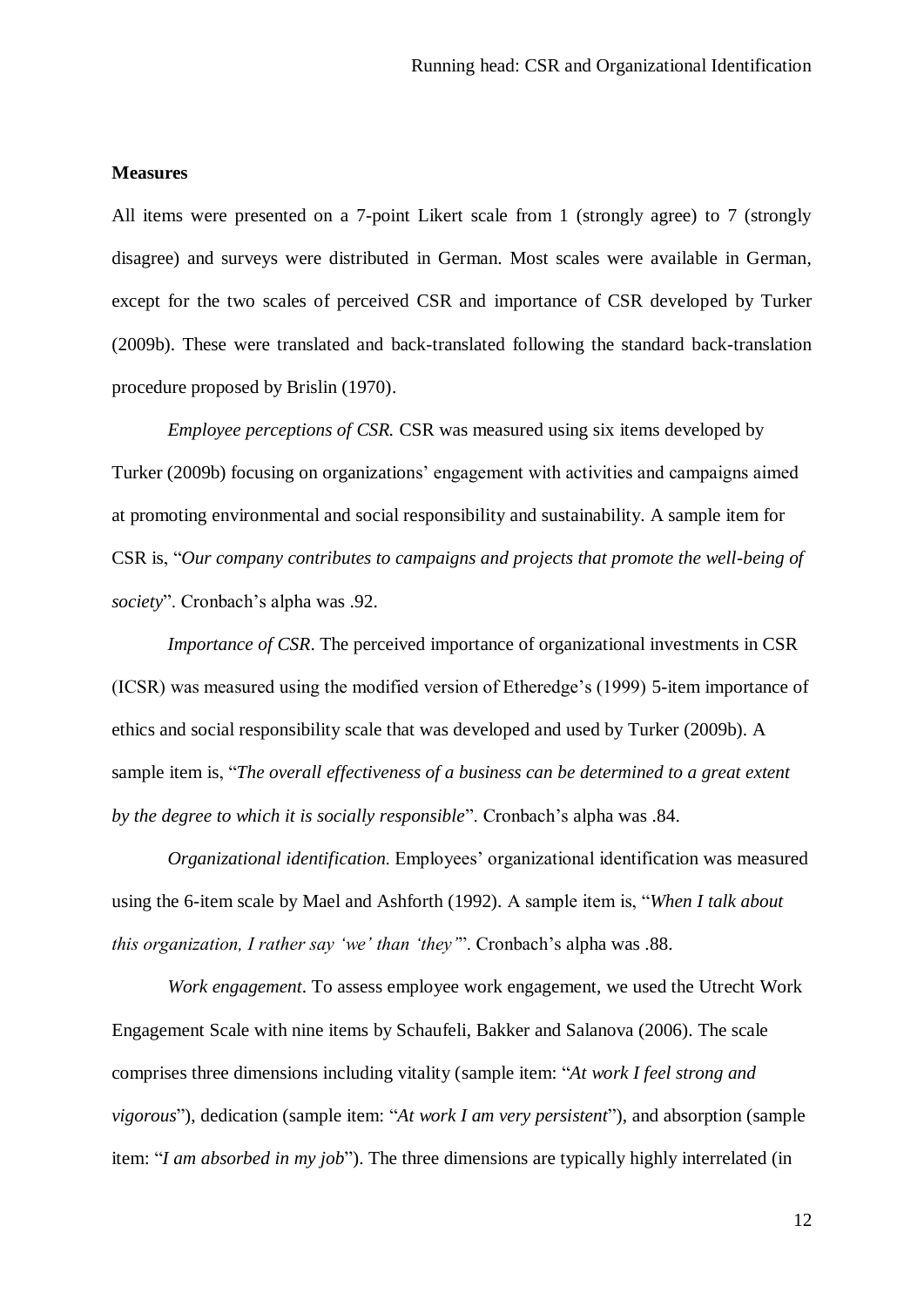this study with  $r$ 's  $> 80$ ), and thus an overall score for work engagement was computed. Cronbach's alpha was .96.

*OCB.* We measured OCB using six items developed by Williams and Anderson (1991). Three of these items focused on OCB directed towards the organization (sample item: "*I often make innovative suggestions"*), and three items focused on OCB directed towards other individuals at work (sample item: "*I help new colleagues orient*"). Within our study, we combined these six items into a single OCB scale with the Cronbach's alpha was .78.

*Controls*. We collected information on participants' gender, age, organizational tenure, leadership position, and personality as prior research has found these to be potential predictors of our key dependent variables. Personality was measured using the BIG-5 (i.e. agreeableness, openness, conscientiousness, neuroticisim and extraversion) short scales developed by Gerlitz and Schupp (2005). We also measured and controlled for employees' perceptions of internal (employee-focussed) CSR policies – those relating to the fairness of internal employment policies and practices. Past organizational justice research has shown that such perceptions predict strongly various employee attitudes and behaviors including their organizational identification, work engagement and OCB (for a review, see Colquitt, Conlon, Wesson, Porter, & Ng, 2001). To measure employees' perceptions of internal CSR policies and practices we used Turker's (2009b) six item measure for employee-focussed CSR policies. A sample item is, "*The managerial decisions related with the employees are usually fair*". Cronbach's alpha was .89.

To validate the measure of CSR based on perceptions, we also used questions intended to measure CSR more objectively with 5 items such as "*My organization has a mission statement that emphasizes social responsibility towards employees*", "*We do have clear CSR regulations in our organization*"*,* or "*My organization has a CSR representative*". We averaged the responses on these statements to a scale "objective CSR". Providing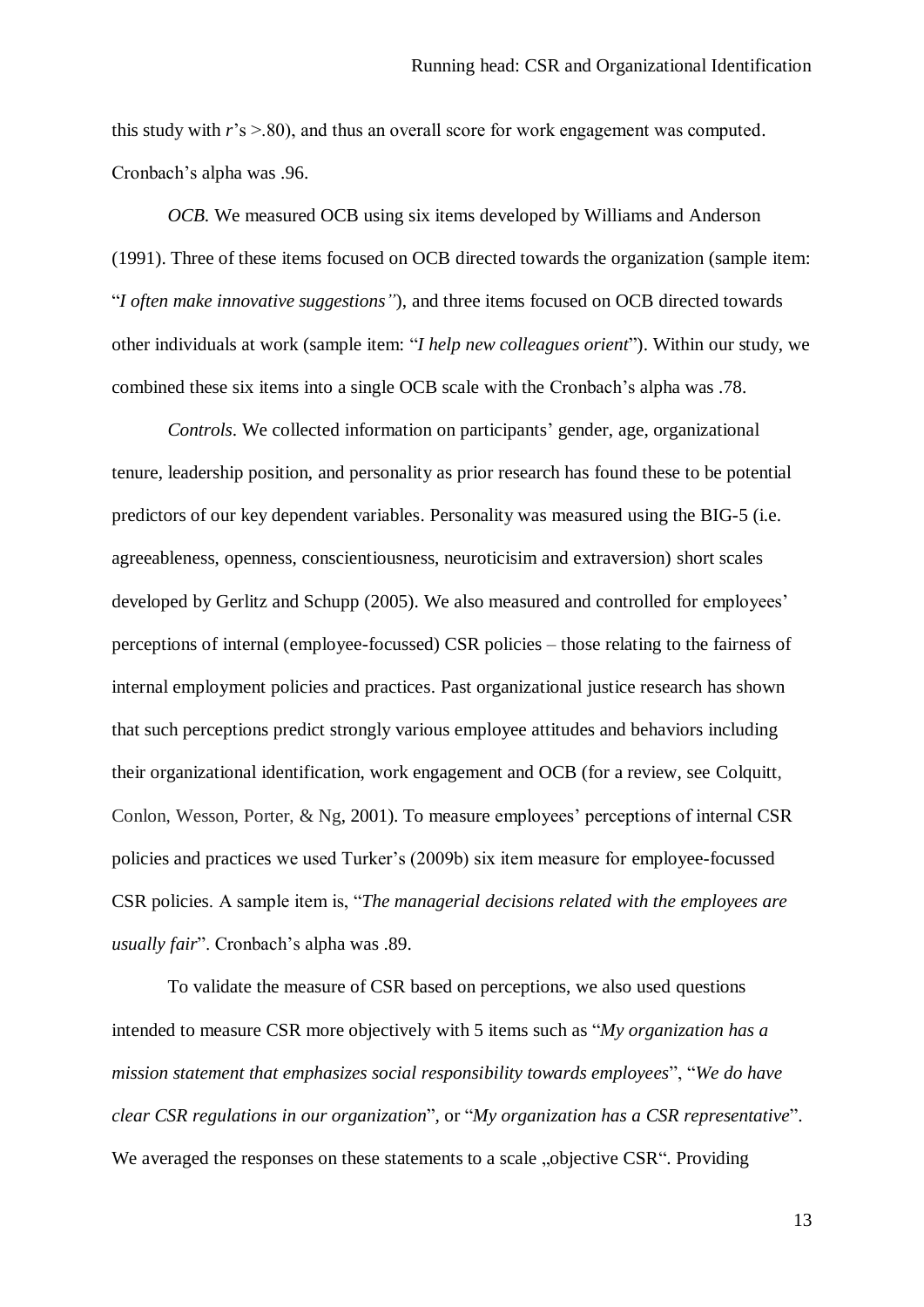evidence for the validity of Turker's statements for employee perceptions of CSR, we found a substantial and significant correlation between the subjective and objective CSR measures of *r*=.40.

#### **RESULTS**

All analyses were carried out using SPSS version 22 and the PROCESS macro version 2.16.3 (Hayes, 2012). Conditional indirect effects were examined using bootstrapping, with the number of bootstrap samples set at 5000 and bias-corrected confidence intervals at 95%. Significant (conditional indirect) effects were observed when the lower and upper confidence intervals did not include zero. To aid interpretation of the proposed interaction effect, the relationship between the independent variable and the dependent variable was plotted at 10%, 25%, 50%, 75% and 90% levels of the moderator.

Means, standard deviations and inter-correlations between study variables are presented in Table 1. As can be seen, employee perceptions of their organizations' CSR policies and practices were significantly and positively related to their organizational identification ( $r = .26$ ,  $p < .01$ ), work engagement ( $r = .26$ ,  $p < .01$ ), and OCB ( $r = .19$ ,  $p <$ .01).

Regarding our controls, participants' gender, age and tenure were not found to be significantly related to any of the main model dependent variables and were thus removed from all subsequent analysis. All other controls were significantly related to one or more of our dependent variables and thus were preserved for our main model testing. Reanalysis of the models without any controls produced virtually identical results.

# **Model Testing**

In Hypothesis 1, we predicted an interactive effect of employee perceptions of organizational CSR policies and practices and their attitudes regarding the importance of CSR on their organizational identification. The interaction was significant (*t* = 3.44, [.07, .27]) (see Table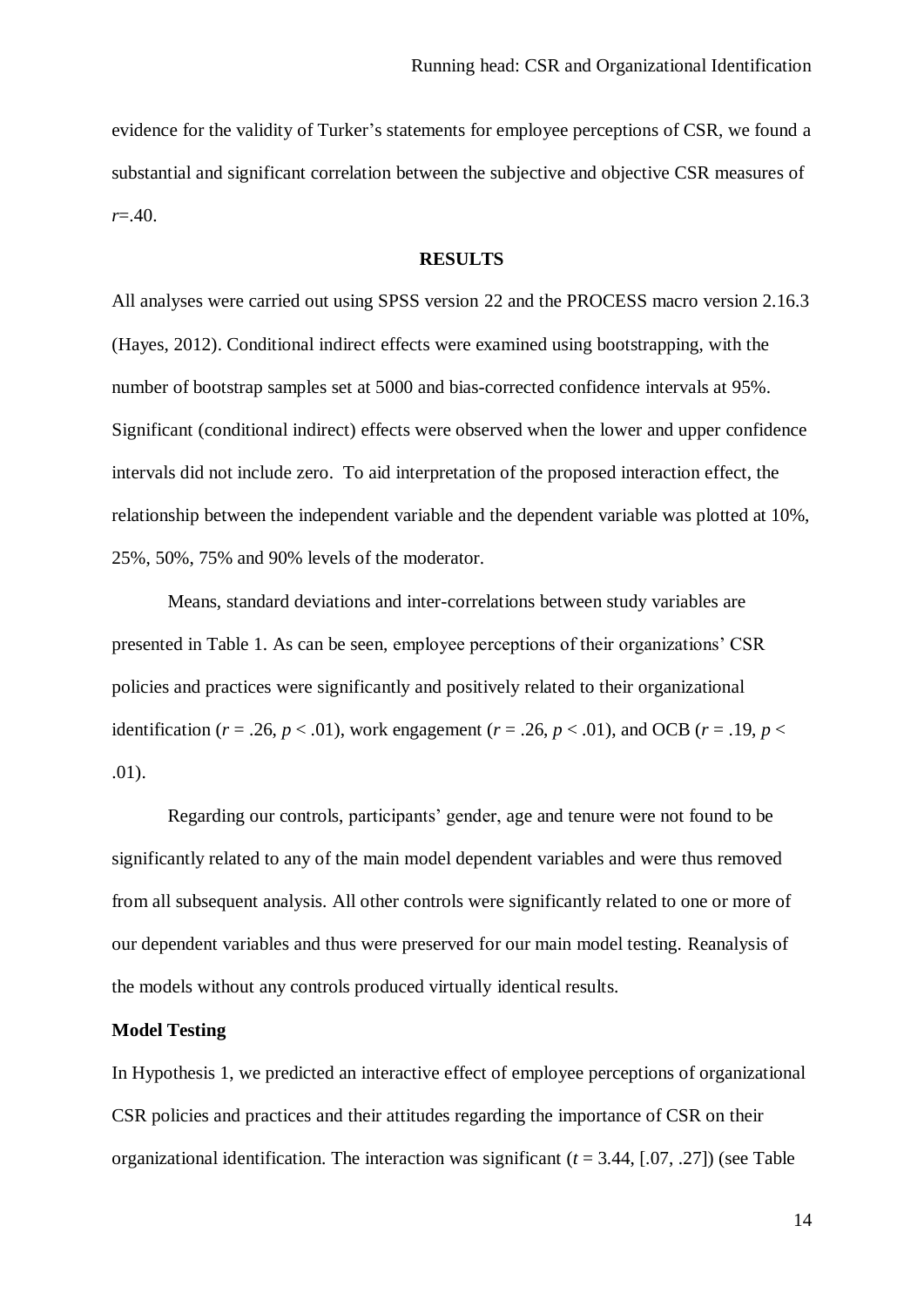2) and simple slope analysis (see Figure 2) shows that the relationship between CSR and organizational identification was significant and positive at high (90%) levels of perceived importance of CSR  $(t = 2.32, [.03, .39])$  but significant and negative at low  $(10\%)$  levels of perceived importance of CSR  $(t = -2.64, [-0.41, -0.06])$ . At moderate  $(25\%, 50\%, 75\%)$  levels of perceived importance of CSR, this relationship between employees' perceptions of their organizations' CSR policies and practices and organizational identification was nonsignificant. Hypothesis 1 is, therefore, supported.

As hypothesized, employee organizational identification was significantly and positively related to their work engagement  $(t = 6.90, [.29, .54])$  (see Table 2). Importantly, results also highlighted a conditional indirect effect, whereby organizational identification mediated the *positive* relationship between employee perceptions of organizational CSR policies and practices and their work engagement at *higher* (75% and 90%) levels of perceived importance of CSR (75%:  $\gamma$  = .06, [.00, .13]; 90%:  $\gamma$  = .09, [.02, .17]) and mediated the *negative* relationship between employee perceptions of organizational CSR policies and practices and their work engagement at *low* (10%) levels of perceived importance of CSR ( $\gamma$ )  $= -.10$ ,  $[-.19, -.03]$ ). The index of moderated-mediation for this conditional indirect effect is significant ( $\gamma$  = .07, [.03, .12]). Hypothesis 2a is thus supported.

As hypothesized, employee organizational identification was also significantly and positively related to their OCB  $(t = 4.37, [.09, .23])$  (see Table 2). Importantly, results again highlighted a conditional indirect effect, whereby organizational identification mediated the *positive* relationship between employee perceptions of organizational CSR policies and practices and their OCB at *higher* (75% and 90%) levels of perceived importance of CSR (75%:  $\gamma$  = .02, [.00, .05]; 90%:  $\gamma$  = .03, [.01, .07]) and mediated the *negative* relationship between employee perceptions of organizational CSR policies and practices and their OCB at *low* (10%) levels of perceived importance of CSR ( $\gamma$  = -.04, [-.08, -.01]). The index of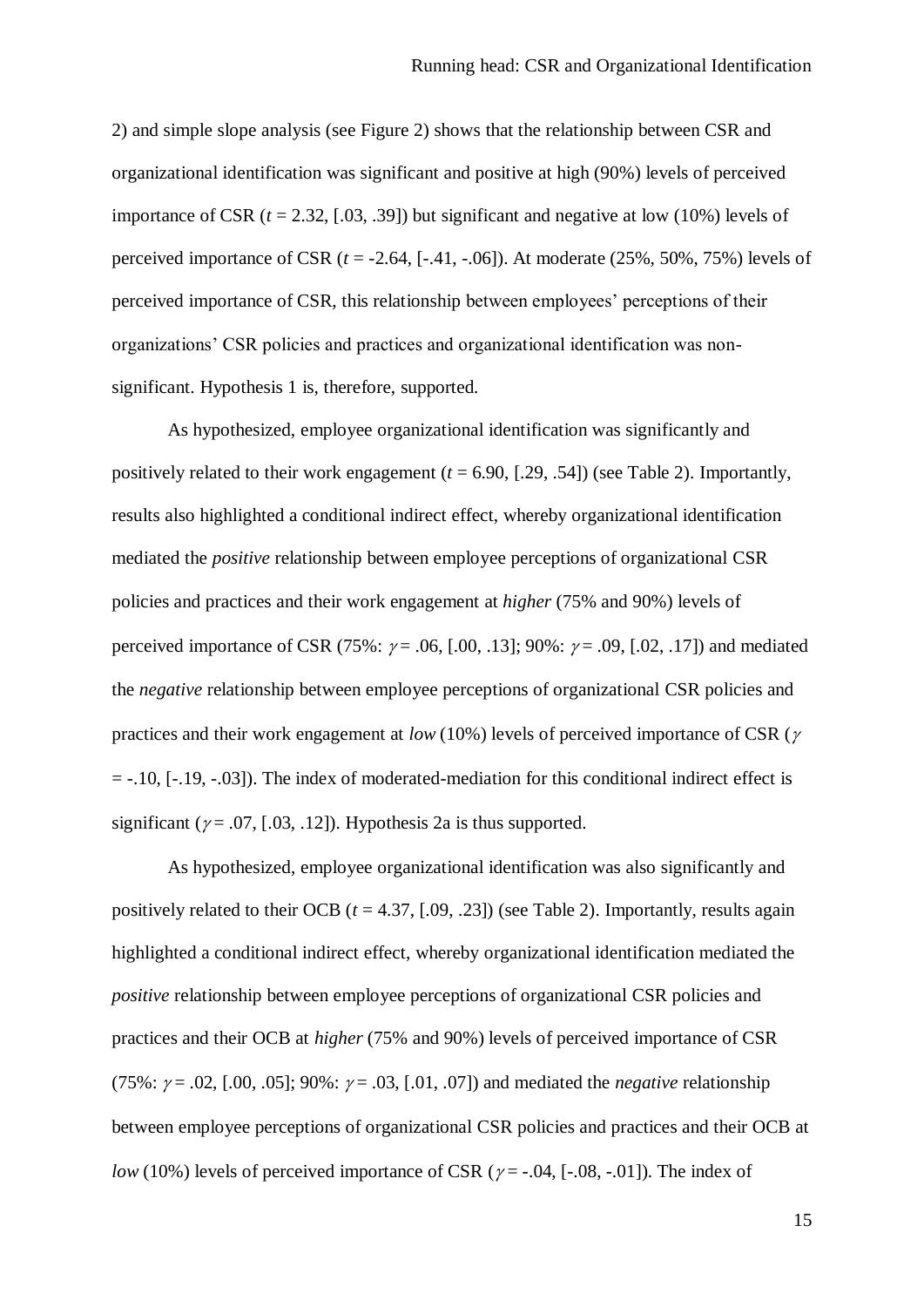moderated-mediation for this conditional indirect effect is significant ( $\gamma = .07$ , [.04, .12]). Hypothesis 2b is supported.

#### **DISCUSSION**

Our model was fully supported. As predicted, employee organizational identification mediates the relationship between their perceptions of organizational CSR policies and practices and their work engagement and OCB, and these relationships are positive when they believe organizations have an important role to play in investing in CSR, but negative, when they do not. It appears, therefore, that investing resources into CSR that supports environmental and social responsibility and sustainability initiatives, will only positively relate to employee organizational identification and their work engagement and OCB when employees share these values for CSR. In contrast, when employees do not value organizations investing in CSR, these initiatives may in fact have a negative relation to organizational identification and work engagement and OCB. We did not predict this negative relation under conditions of low importance but simply expected the positive relation under high importance. However, from a social identity theory's perspective, the negative relation makes some sense: Identification with an organization reflects a feeling of oneness between self and organization based on the perception of overlap between one's own and the organization's values and norms. Thus, if an employee considers CSR as not important but perceives his or her organization as putting an emphasis on CSR activities, this may result in active dis-attachment from it, i.e. lower identification. Future research should, however, replicate this negative effect and look into it more deeply, probably by studying the reasons for why some employees perceive CSR as important whereas others do not.

We provide the a test and confirmation of a social identity theory perspective on employees reactions to employer CSR. While previous research has been testing parts of our model (e.g., Crawshaw et al., 2014), the present study focuses explicitly on measuring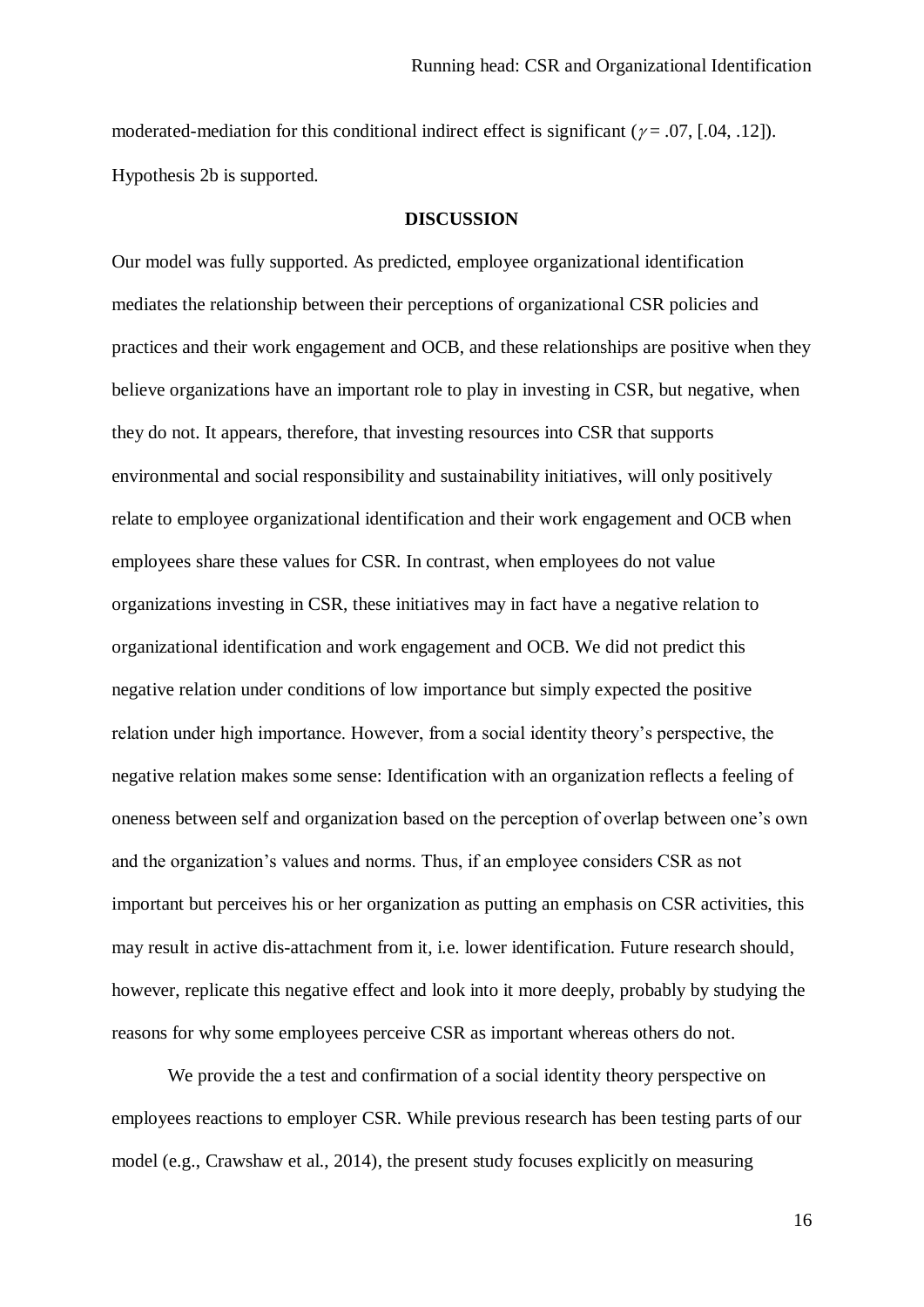employee organizational identification and exploring its mediating role in the relationship between employee perceptions of CSR and their work engagement and OCB. The meditational role of identification between CSR activities and employee engagement and OCB is is also an extension of the study by El-Kassar et al. (2017) who aimed to test the same moderation model as we did but for both organizational identification and normative commitment. Their results, however, only confirmed the moderation of CSR importance for normative commitment but not for identification. An possible reason for the different results (i.e. confirmation of the moderated model for organizational identification in the present study but not by El-Kassar et al.) might be the nature of the samples under study. The Lebanon, a heavily under-researched area of the world, may be compared with nearby Iran which was included in Hofstede's (e.g., 1983) study and showed very different scores on every dimension compared to Germany (i.e. higher power distance, collectivism, masculinity, and uncertainty avoidance). Future studies shold systematically explore how these cultural difference impact on the perceptions of CSR and its importance and the resulting effects.

We also meet recent calls for more research exploring the boundary conditions of CSR's impact, helping to clarify how individual differences in terms of the perceived roles and responsibilities of organizations for delivering environmental and social responsibility and sustainability initiatives, may influence whether organizational investments in CSR relate to employee organizational identification, work engagement and OCB (Glavas, 2016). Only when the organization's values (here: norms and activities in favor of CSR) match those of the employee (the individual preferences for social responsibility), will positive outcomes such as work motivation and related behaviors result. Indeed, where there is disconnect between individual and organizational attitudes regarding the strategic importance of CSR, we provide tentative evidence that this may lead to negative employee attitudes and behaviors directed towards the organization.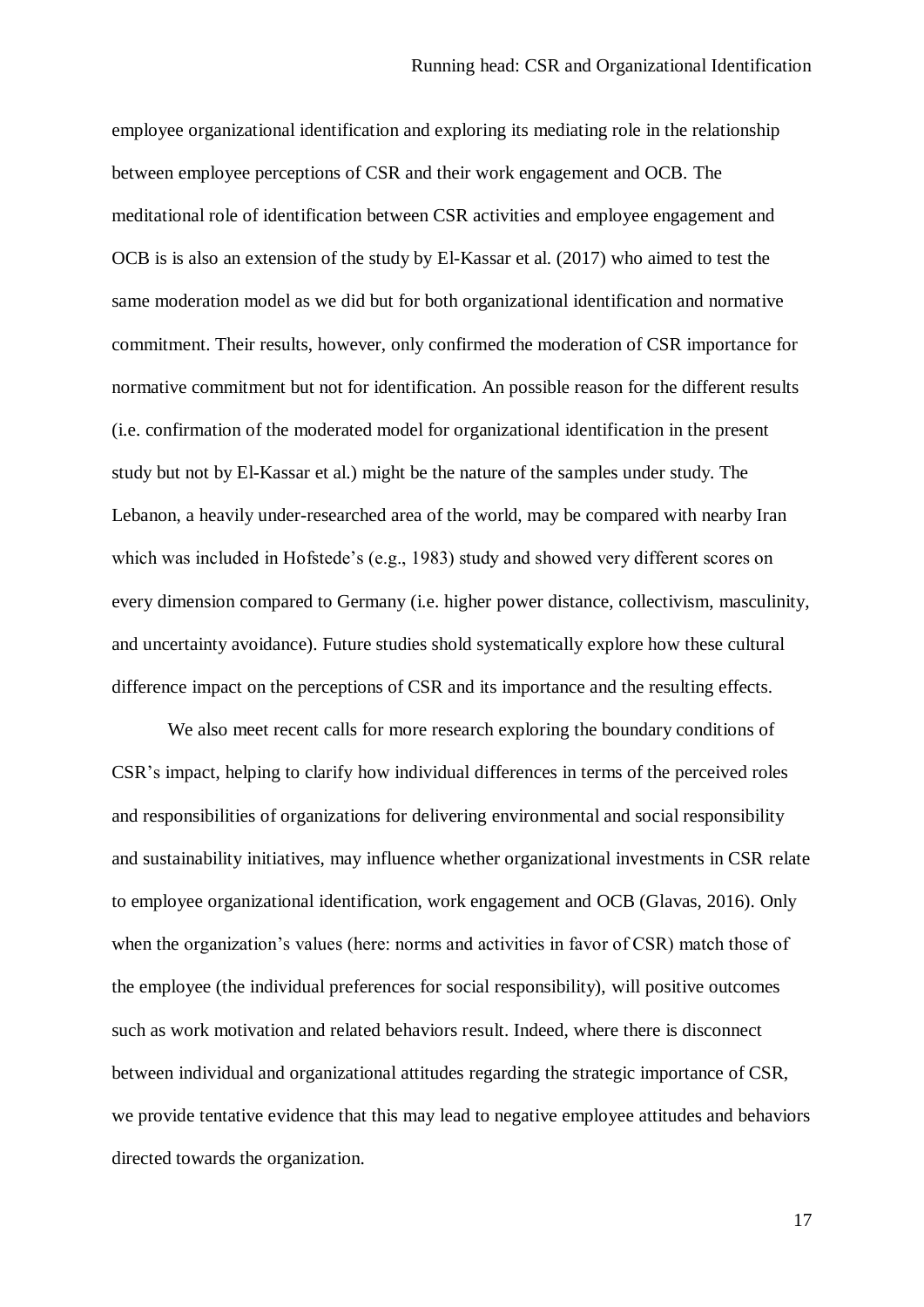#### **Limitations and Future Research**

The findings of this study should be viewed in light of some limitations. First, the data has been collected at one point in time and using self-reports only. As such, we cannot, with any certainty, draw conclusions about causality and our results may be distorted by factors such as social desirability of respondents. This said, we have confidence in the causal ordering of our underlying hypotheses as these are very much in line with previous theorizing on the role of organizational identification and also on employee reactions to CSR (Turker, 2009a). Moreover, while the self-report nature of our data may account for overestimations of our main effects, it is unlikely to account for the conditional indirect effects we observed, and which form the main focus of our research (Siemsen, Roth, & Oliveira, 2011). As Siemsen et al. (2011) and others have well-established, common method bias, far from inflating interaction effects, is more likely to suppress them. Again, however, future research should aim to collect data from multiple, and where appropriate objective, sources in order to provide greater reliability and validity in these findings. A related limitation is the use of personal networks to recruit research participants. Of course, this may have led to a biased and non-representative sample. We do have some confidence in the generalizability of our results due to the fact that we did find variation in every variable and not only agreement to the importance of CSR which would have been in line with a social desirability argument. However, future studies that use representative samples would certainly be desired.

In addition to these methodological requests, can we also reiterate our calls for more micro-CSR research that clearly defines and measures CSR and, in turn, more research that focuses on employee reactions to organizational CSR policies and practices that are directed towards concerns of environmental and social responsibility and sustainability. It is, in our opinion, employee reactions to these policies and practices that have lacked the required theoretical and empirical testing.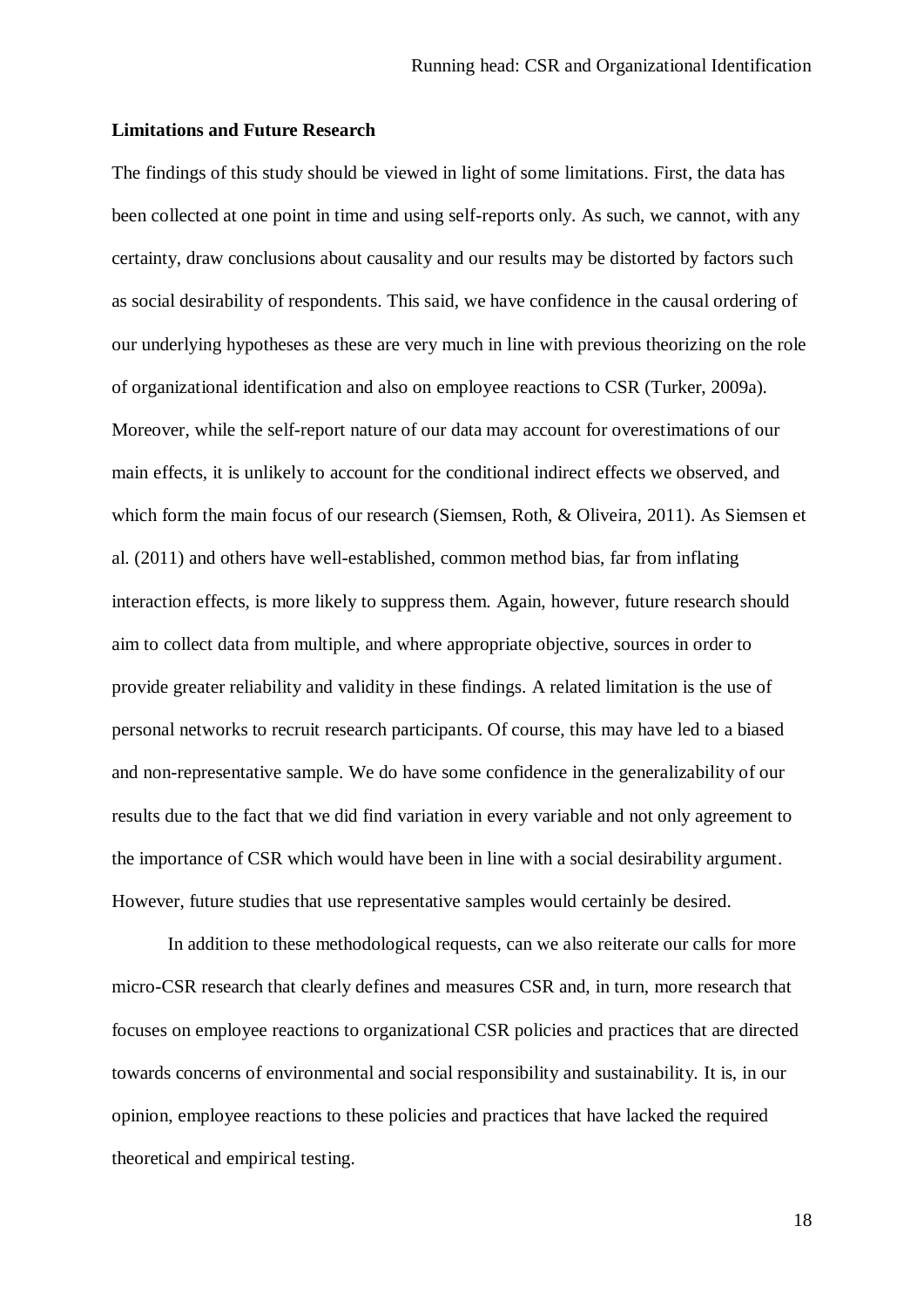This said, our final call is for more research at the intersection of CSR and organizational justice. While great strides are being made to integrate the organizational justice and behavioral ethics literatures (e.g., Crawshaw et al., 2013; Fortin, Nadisic, Bell, Crawshaw, & Cropanzano, 2016), we see similar opportunities here. Rupp's (2011) work articulating the potential alternative employee and executive motives for CSR importance provide a potentially useful startpoint and framework. Future research should, therefore, examine more specifically these competing motives so that we may further clarify when and why CSR matters to employees. Finally, organizational identification is, of course, not only influenced by CSR perceptions but to a large extend also by leadership variables. In particular, the employee's direct supervisor's own identification and his or her group prototypicality can be considered important factors which can both directly influence employee identification and moderate the impact of CSR on identification (see Koivisto & Lipponen, 2015).

# **Practical Implications**

Despite these limitations, we believe our results have practical implications for employers and managers. They provide further evidence that CSR policies and practices have a role to play – alongside other human resources and management initiatives – in attracting, retaining and motivating employees (see, for instance, Hansen et al., 2011). Our research shows that employees who think CSR is important and who perceive that their organization participates in more CSR identify with the organization more, and are more energized and willing to contribute behaviorally toward the organization. Our study shows that CSR only matters, in human capital management terms, when employees also care about CSR and their employers' investments in wider environmental and social issues. This has a number of important people management implications. First, we provide further evidence of the importance, when recruiting employees, of matching employee and organizational interests – here investment in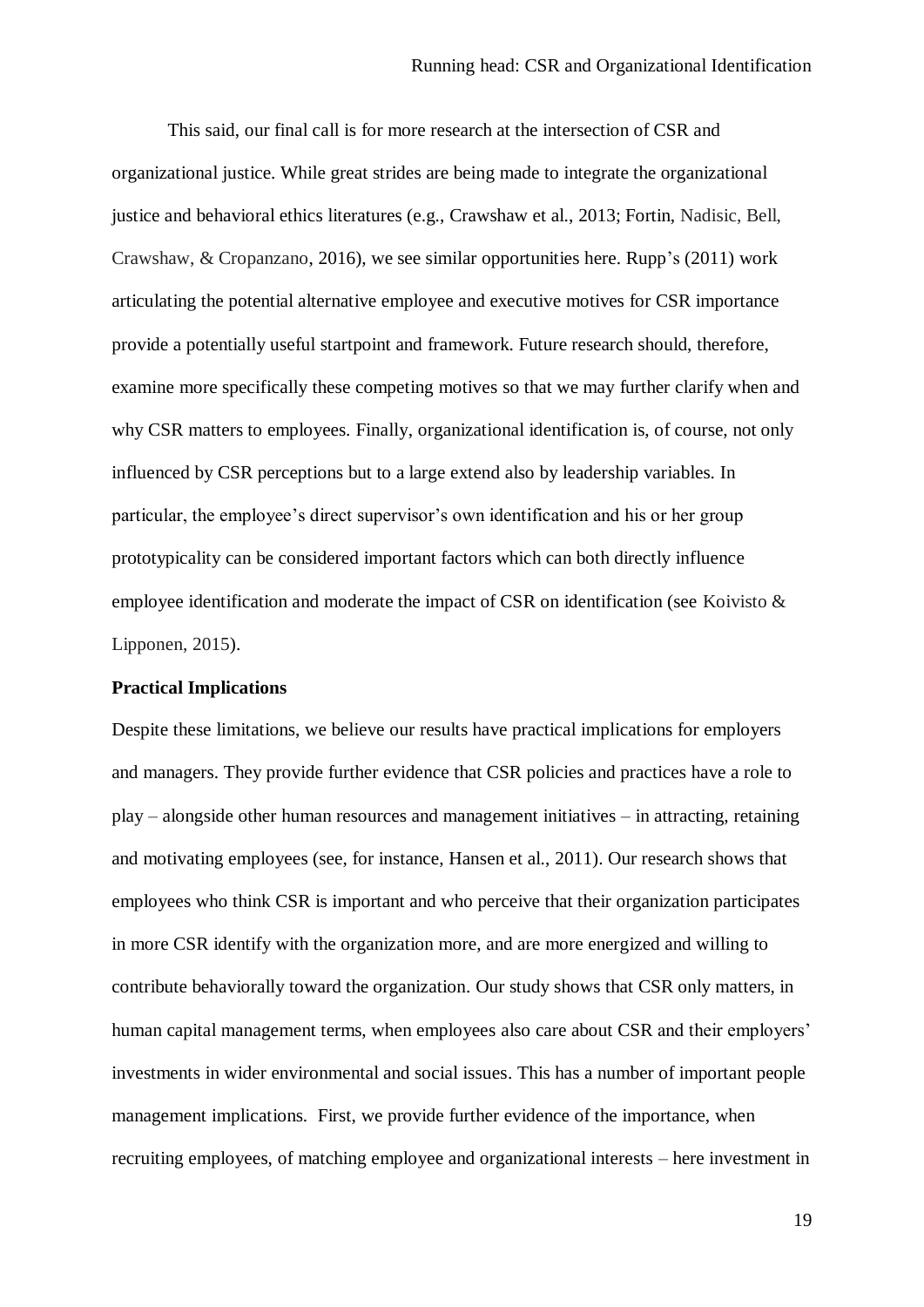CSR. Thus, a clear two-way communication of these interests in any recruitment materials and processes is essential to tease out these shared concerns (Coldwell et al., 2008).

Relatedly, it is essential that the organization effectively communicates internally – to the existing workforce – these interests in, and commitment to, CSR (Garavan & McGuire, 2010). This should help generate, in employees who share these interests, a greater identification and engagement with the organization. However, it also gives the organization an opportunity for open dialogue with employees who may – for whatever reason – not share these interests and indeed be fairly antagonistic towards their employer's investments in CSR. Through team meetings or appraisal processes for example, employers – through their line managers – can better explain to, and convince, employees of the strategic importance of these investments and, where they cannot, employees may be better placed to make decisions regarding their own future relationship with the organization (Garavan & McGuire, 2010). Indeed, line managers are likely to be key in this communication, with their own interests in, and engagement with, CSR an important leadership and role modelling role (e.g., Bandura, 1969; Brown, Treviño, & Harrison, 2005).

#### **CONCLUSION**

The present research explored the role of CSR in promoting more positive employee job attitudes and behaviors. Our findings suggest that this relationship may be more complex than previously thought. It seems that an organization's investments in CSR that is focused on promoting environmental and social responsibility and sustainability may add value beyond the positive effects on relationships with external stakeholder relations (i.e. those with consumers and the wider society). It may, in turn, also have an important role to play in attracting, retaining and motivating their employees, but only when individuals share these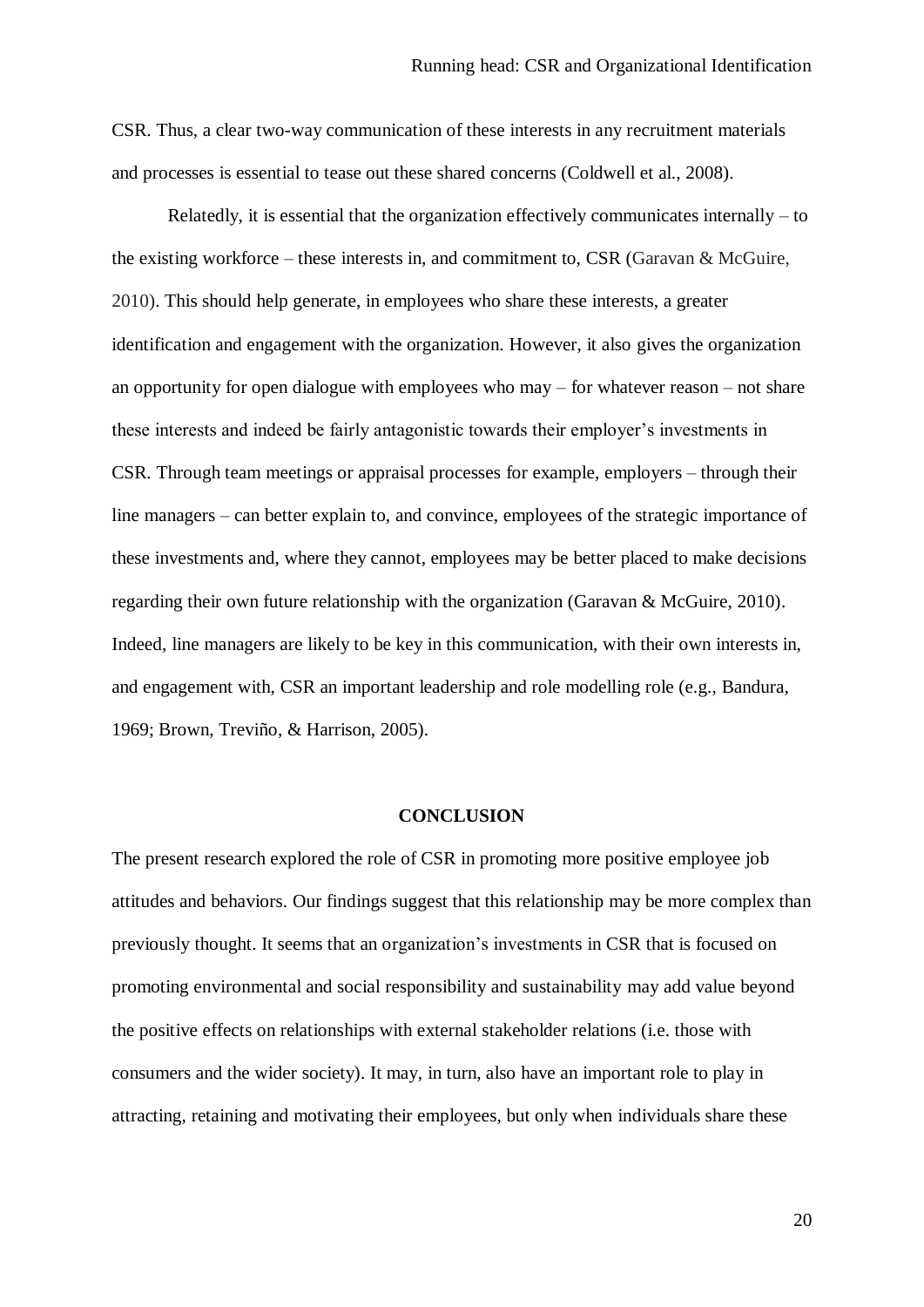values for CSR. When they do not, such investments may actually be very detrimental to the employment relationship.

#### **Ethical approval**

All procedures performed in this study were in accordance with the ethical standards of the institutional review board and with the 1964 Helsinki declaration and its later amendments or comparable ethical standards.

#### **REFERENCES**

- Ashforth, B.E., & Mael, F. (1989). Social Identity Theory and the organization. *Academy of Management Review*, *14*, 20-39.
- Bandura, A. (1969). Social learning of moral judgments. *Journal of Personality and Social Psychology*, *11*, 275-279.
- Barnett, M. L. (2007). Stakeholder influence capacity and the variability of financial returns to corporate social responsibility. *Academy of Management Review*, *32*, 794-816.
- Berrone, P., Surroca, J., & Tribó, J. A. (2007). Corporate ethical identity as a determinant of firm performance: A test of the mediating role of stakeholder satisfaction. *Journal of Business Ethics*, *76*, 35-53.
- Brammer, S., Millington, A., & Rayton, B. (2007). The contribution of corporate social responsibility to organizational commitment. *The International Journal of Human Resource Management*, *18*, 1701-1719.
- Bhattacharya, C. B., Sen, S., & Korschun, D. (2008). Using corporate social responsibility to win the war for talent. *MIT Sloan Management Review, 49*, 37-44.
- Branco, M. C., & Rodrigues, L. L. (2006). Corporate social responsibility and resource-based perspectives. *Journal of Business Ethics*, *69*, 111-132.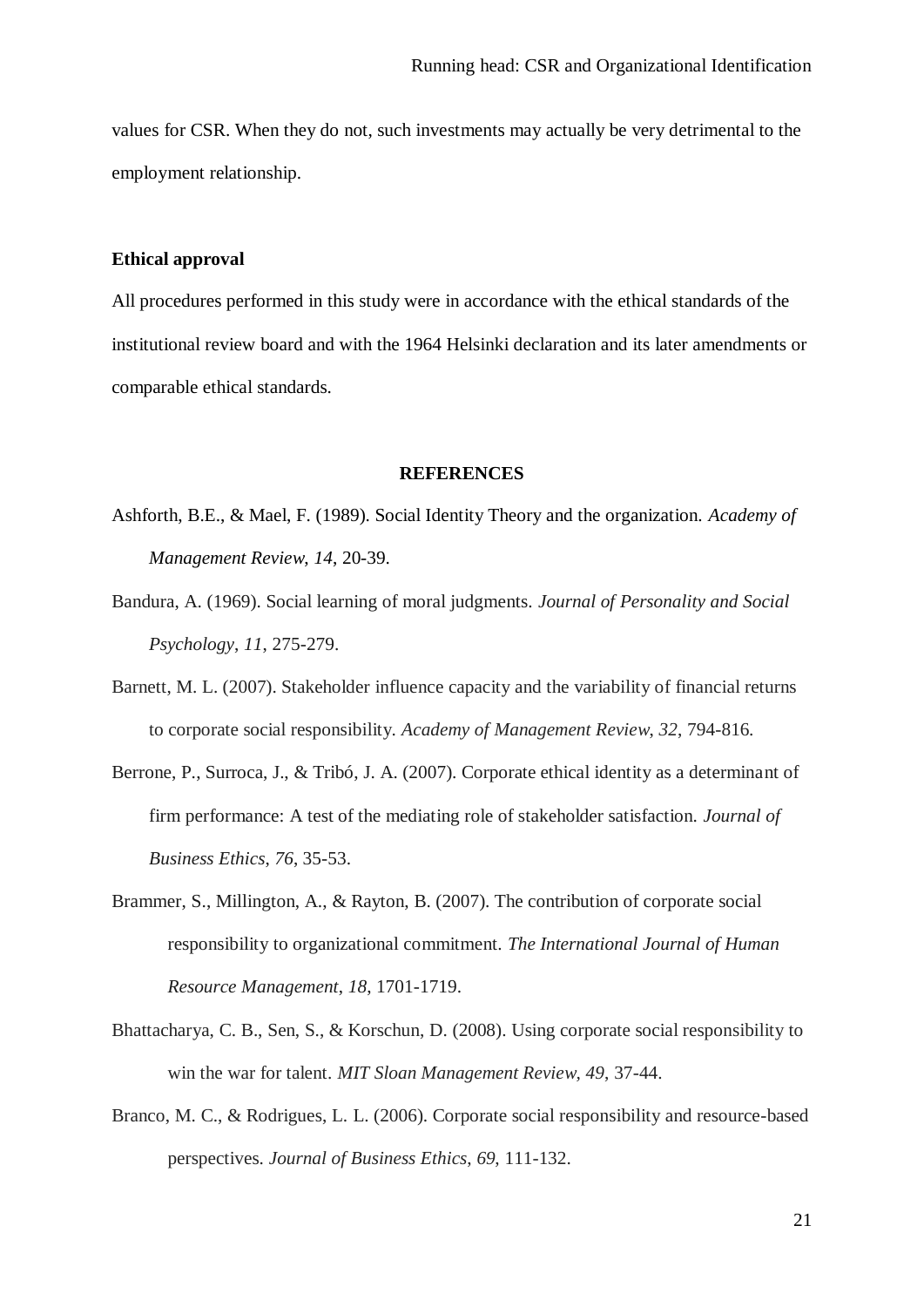- Brislin, R. W. (1970). Back-translation for cross-cultural research. *Journal of Cross-Cultural Psychology*, *1*, 185-216.
- Brown, M. E., Treviño, L. K., & Harrison, D. A. (2005). Ethical leadership: A social learning perspective for construct development and testing. *Organizational Behavior and Human Decision Processes*, *97*, 117-134.
- Carroll, A. B. (1999). Corporate social responsibility: Evolution of a definitional construct. *Business & Society*, *38*, 268-295.
- Castaldo, S., Perrini, F., Misani, N., & Tencati, A. (2009). The missing link between corporate social responsibility and consumer trust: The case of fair trade products. *Journal of Business Ethics*, *84*, 1-15.
- Coldwell, D. A., Billsberry, J., Van Meurs, N., & Marsh, P. J. (2008). The effects of person– organization ethical fit on employee attraction and retention: Towards a testable explanatory model. *Journal of Business Ethics*, *78*, 611-622.
- Collier, J., & Esteban, R. (2007). Corporate social responsibility and employee commitment. *Business Ethics: A European Review*, *16*, 19-33.
- Colquitt, J. A., Conlon, D. E., Wesson, M. J., Porter, C. O., & Ng, K. Y. (2001). Justice at the millennium: a meta-analytic review of 25 years of organizational justice research. *Journal of Applied Psychology, 86*, 425-445.
- Crawshaw, J. R., Cropanzano, R., Bell, C. M., & Nadisic, T. (2013). Organizational justice: New insights from behavioral ethics. *Human Relations*, *66*, 885-904.
- Crawshaw, J. R., van Dick, R., & Boodhoo, Y. (2014). Corporate social responsibility and organizational commitment: the moderating role of individuals' attitudes to CSR. *Politische Psychologie*, 3, 38-50.
- Cropanzano, R., Byrne, Z.S., Bobocel, D.R., & Rupp, D.E. (2001). Moral virtues, fairness heuristics, social entities, and other denizens of organizational justice. *Journal of*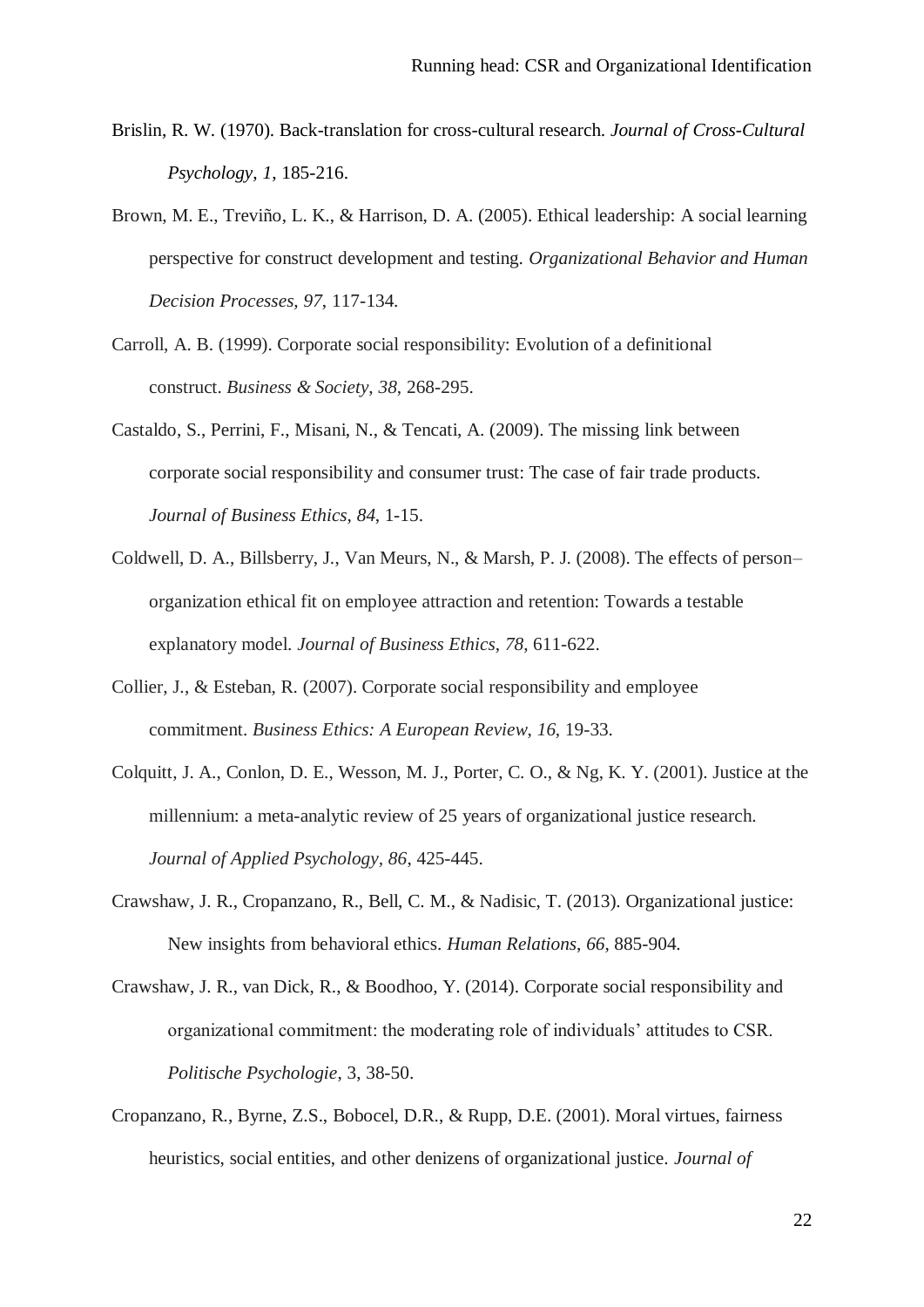*Vocational Behavior, 58*, 164-209.

- Cropanzano, R., & Stein, J. H. (2009). Organizational justice and behavioral ethics: Promises and prospects. *Business Ethics Quarterly*, *19*, 193-233.
- Deci, E. L., Ryan, R. M., Gagne, M., Leone, D. R., Usunov, J., & Kornazheva, B. P. (2001). Need satisfaction, motivation, and well-being in the work organizations of a former eastern bloc country: A cross-cultural study of self-determination. *Personality and Social Psychology Bulletin*, *27*, 930–942.
- De Roeck, K., & Delobbe, N. (2012). Do environmental CSR initiatives serve organizations' legitimacy in the oil industry? Exploring employees' reactions through organizational identification theory. *Journal of Business Ethics*, *110*, 397-412.
- El-Kassar, A. N., Messarra, L. C., & El-Khalil, R. (2017). CSR, organizational identification, normative commitment, and the moderating effect of the importance of CSR. *The Journal of Developing Areas*, *51*, 409-424.
- Etheredge, J. M. (1999). The perceived role of ethics and social responsibility: An alternative scale structure. *Journal of Business Ethics*, *18*, 51-64.
- Evans, W. R., Davis, W. D., & Frink, D. D. (2011). An examination of employee reactions to perceived corporate citizenship. *Journal of Applied Social Psychology*, *41*, 938-964.
- Farooq, O., Rup, D.E., & Farooq, M. (2017). The multiple pathways through which internal and external corporate social responsibility influence organizational identification and multifoci outcomes: The moderating role of cultural and social orientations. *Academy of Management Journal, 60*, 954-985.
- Fortin, M., Nadisic, T., Bell, C. M., Crawshaw, J. R., & Cropanzano, R. (2016). Beyond the particular and universal: Dependence, independence, and interdependence of context, justice, and ethics. *Journal of Business Ethics*, *137*, 639-647.

Fu, H., Ye, B. H., & Law, R. (2014). You do well and I do well? The behavioral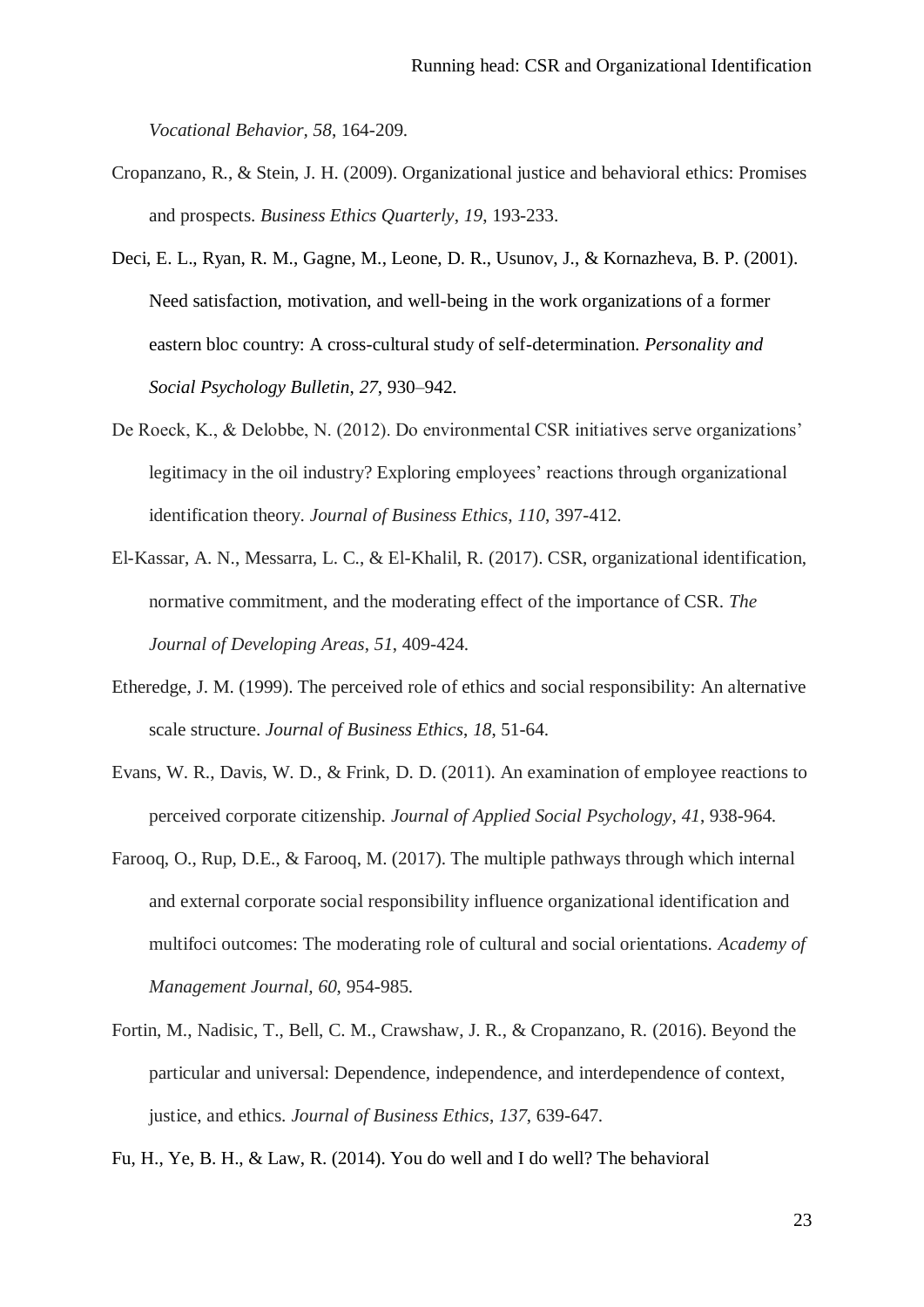consequences of corporate social responsibility. *International Journal of Hospitality Management*, *40*, 62-70.

- Gao, Y., Zhang, D. & Huo, Y. J. (2018). Corporate social responsibility and work engagement: testing a moderated mediation model. *Journal of Business and Psycholology*, *33*, 661-673.
- Garavan, T. N., & McGuire, D. (2010). Human resource development and society: Human resource development's role in embedding corporate social responsibility, sustainability, and ethics in organizations. *Advances in Developing Human Resources*, *12*, 487-507.
- Gerlitz, J. Y., & Schupp, J. (2005). Zur Erhebung der Big-Five-basierten persoenlichkeitsmerkmale im SOEP. *DIW Research Notes*, *4*, 2005.
- Glavas, A. (2016). Corporate social responsibility and employee engagement: Enabling employees to employ more of their whole selves at work. *Frontiers in Psychology*, *7,*  796*. doi: 10.3389/fpsyg.2016.00796*.
- Glavas, A., & Piderit, S. K. (2009). How does doing good matter? Effects of corporate citizenship on employees. *Journal of Corporate Citizenship*, *9*, 51-70.
- Gond, J. P., El Akremi, A., Swaen, V., & Babu, N. (2017). The psychological microfoundations of corporate social responsibility: A person‐centric systematic review. *Journal of Organizational Behavior*, *38*, 225-246.
- Hansen, S. D., Dunford, B. B., Boss, A. D., Boss, R. W., & Angermeier, I. (2011). Corporate social responsibility and the benefits of employee trust: A cross-disciplinary perspective. *Journal of Business Ethics*, *102*, 29-45.
- Haslam, S. A., Postmes, T., & Ellemers, N. (2003). More than a metaphor : Organizational identity makes organizational life possible. *British Journal of Management*, *14*, 357– 369.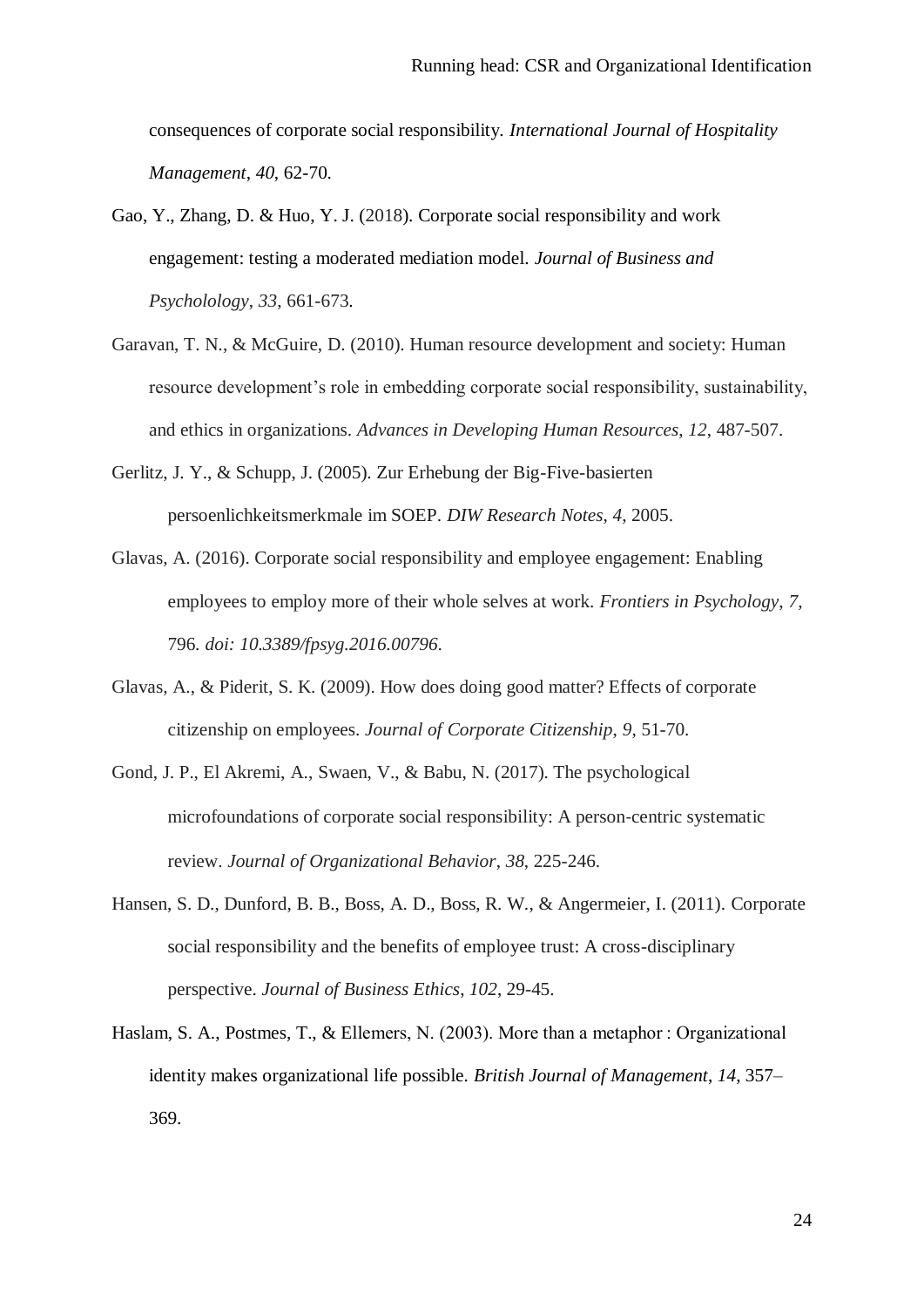- Hayes, A. F. (2012). PROCESS: A versatile computational tool for observed variable mediation, moderation, and conditional process modeling [White paper]. Retrieved from http://www.afhayes.com/ public/process2012.pdf
- Hemingway, C. A. (2005). Personal values as a catalyst for corporate social entrepreneurship. *Journal of Business Ethics*, *60*, 233-249.
- Hofstede, G. (1983). National cultures in four dimensions: A research-based theory of cultural differences among nations. *International Studies of Management & Organization*, *13*, 46-74.
- Kim, H. R., Lee, M., Lee, H. T., & Kim, N. M. (2010). Corporate social responsibility and employee–company identification. *Journal of Business Ethics*, *95*, 557-569.
- Kim, C. H., & Scullion, H. (2011). Exploring the links between corporate social responsibility and global talent management: a comparative study of the UK and Korea. *European Journal of International Management*, *5*, 501-523.
- Koivisto, S., & Lipponen, J. (2015). A leader's procedural justice, respect and extra-role behavior: The roles of leader in-group prototypicality and identification. *Social Justice Research*, *28*, 187-206.
- Lee, E. S., Park, T. Y., & Koo, B. (2015). Identifying organizational identification as a basis for attitudes and behaviors: A meta-analytic review. *Psychological Bulletin*, *141*, 1049- 1080.
- Mael, F., & Ashforth, B. E. (1992). Alumni and their alma mater: A partial test of the reformulated model of organizational identification. *Journal of Organizational Behavior*, *13*, 103–123.
- Mirvis, P. (2012). Employee engagement and CSR. *California Management Review*, *54*, 93- 117.
- Mueller, K., Hattrup, K., Spiess, S. O., & Lin-Hi, N. (2012). The effects of corporate social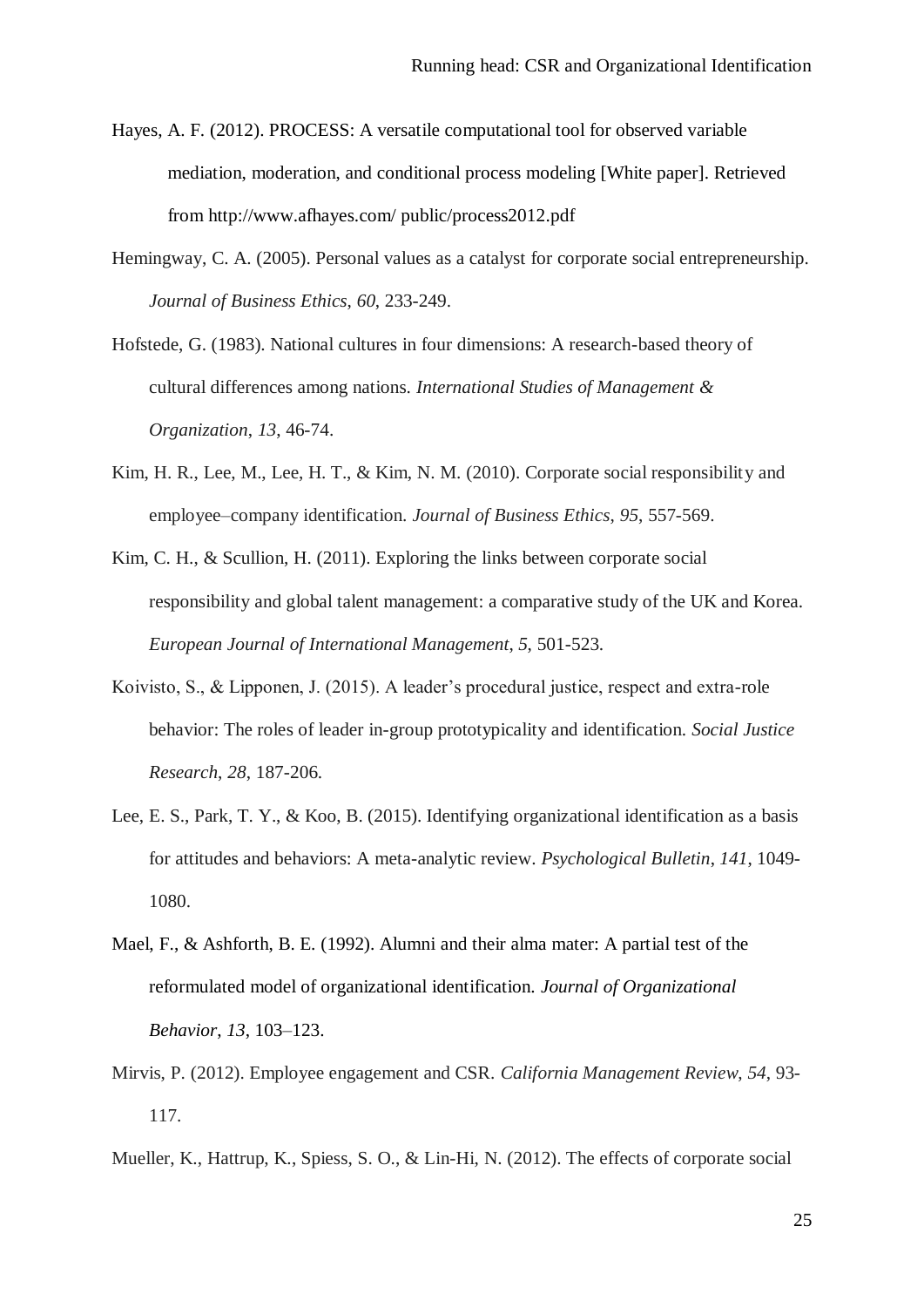responsibility on employees' affective commitment: A cross-cultural investigation. *Journal of Applied Psychology*, *97*, 1186-1200.

- Peterson, D. K. (2004). The relationship between perceptions of corporate citizenship and organizational commitment. *Business & Society*, *43*(3), 296-319.
- Reynolds, S. J. (2006). Moral awareness and ethical predispositions: Investigating the role of individual differences in the recognition of moral issues. *Journal of Applied Psychology*, *91*, 233-243.
- Riketta, M. (2005). Organizational identification: A meta-analysis. *Journal of Vocational Behavior*, *66*, 358–384.
- Rodrigo, P., & Arenas, D. (2008). Do employees care about CSR programs? A typology of employees according to their attitudes. *Journal of Business Ethics*, *83*, 265-283.
- Rupp, D. E. (2011). An employee-centered model of organizational justice and social responsibility. *Organizational Psychology Review*, *1*, 72-94.
- Rupp, D. E., Ganapathi, J., Aguilera, R. V., & Williams, C. A. (2006). Employee reactions to corporate social responsibility: An organizational justice framework. *Journal of Organizational Behavior*, *27*, 537-543.
- Rupp, D. E., Shao, R., Thornton, M. A., & Skarlicki, D. P. (2013). Applicants' and employees' reactions to corporate social responsibility: The moderating effects of first‐party justice perceptions and moral identity. *Personnel Psychology*, *66*, 895-933.
- Schaufeli, W. B., Bakker, A. B., & Salanova, M. (2006). The measurement of work engagement with a short questionnaire a cross-national study. *Educational and Psychological Measurement*, *66*, 701-716.
- Schuler, R. S., & Jackson, S. E. (1987). Linking competitive strategies with human resource management practices. *Academy of Management Executive, 1*, 207-219.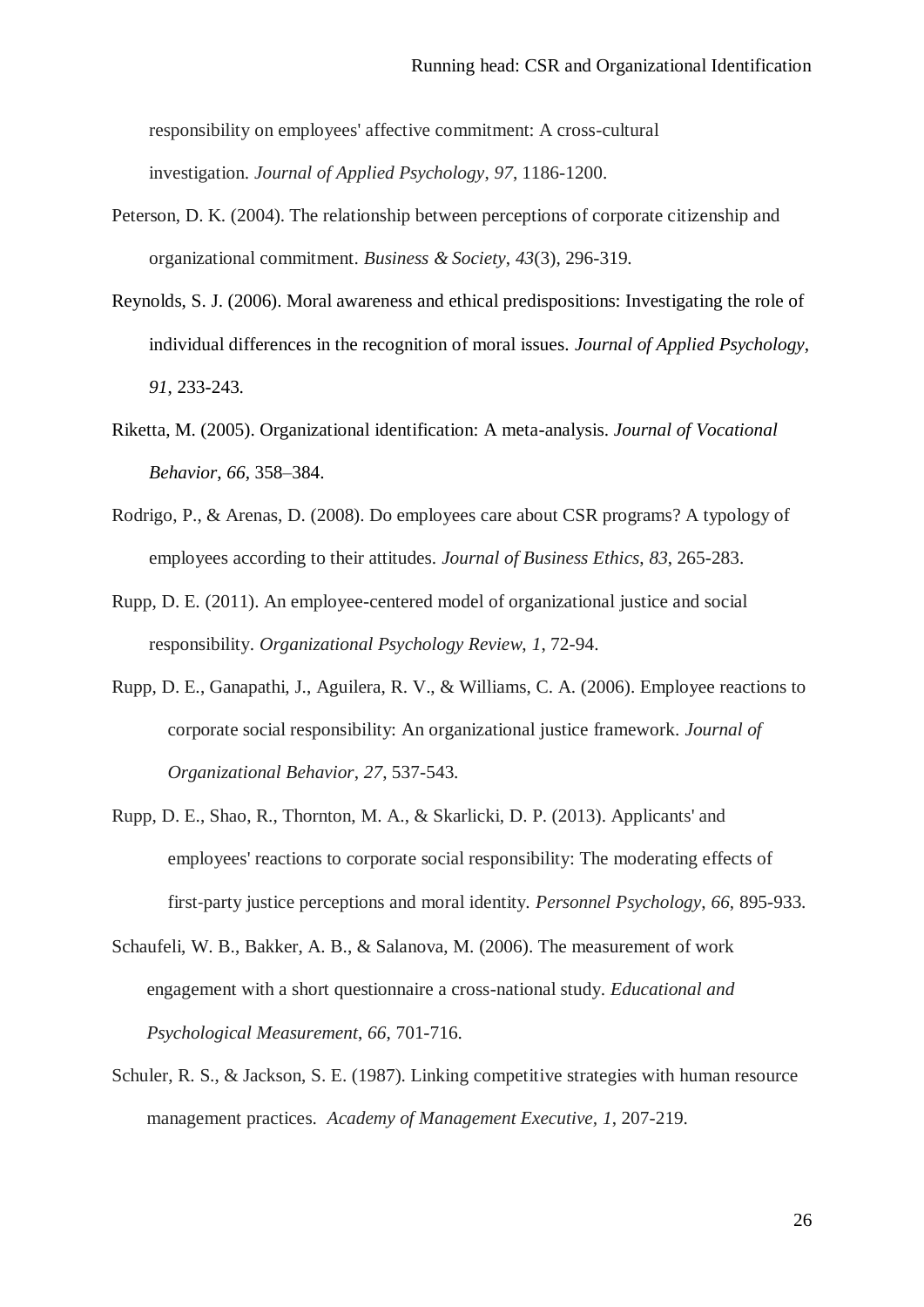- Shultz, T., & Brender‐Ilan, Y. (2004). Beyond justice: Introducing personal moral philosophies to ethical evaluations of human resource practices. *Business Ethics: A European Review*, *13*, 302-316.
- Siemsen, E., Roth, A., & Oliveira, P. (2010). Common method bias in regression models with linear, quadratic, and interaction effects, *Organizational Research Methods, 13*, 456- 476.
- Tajfel, H., & Turner, J. C. (1979). An integrative theory of intergroup conflict. In W.G. Austin, & S. Worchel (Eds.), *The social psychology of intergroup relations* (pp. 33- 47). Monterey: Brooks/Cole.
- Treviño, L. K., Weaver, G. R., & Brown, M. E. (2008). It's lovely at the top: Hierarchical levels, identities, and perceptions of organizational ethics. *Business Ethics Quarterly*, *18*, 233-252.
- Turker, D. (2009a). How corporate social responsibility influences organizational commitment. *Journal of Business Ethics*, *89*, 189-204.
- Turker, D. (2009b). Measuring corporate social responsibility: A scale development study. *Journal of Business Ethics*, *85*, 411-427.
- Turner, J. C. (1991). *Social influence.* Milton Keynes: Open University Press.
- Turner, J. C., Hogg, M. A., Oakes, P. J., Reicher, S. D., & Wetherell, M. S. (1987). *Rediscovering the social group*. Oxford: Blackwell.
- van Dick, R., Grosjean, M. W., Christ, O., & Wieseke, J. (2006). Identity and the extra mile: Relationships between organizational identification and organizational citizenship behavior. *British Journal of Management*, *17*, 283–301.
- Williams, L. J., & Anderson, S. E. (1991). Job satisfaction and organizational commitment as predictors of organizational citizenship and in-role behaviors. *Journal of Management*, *17*, 601-617.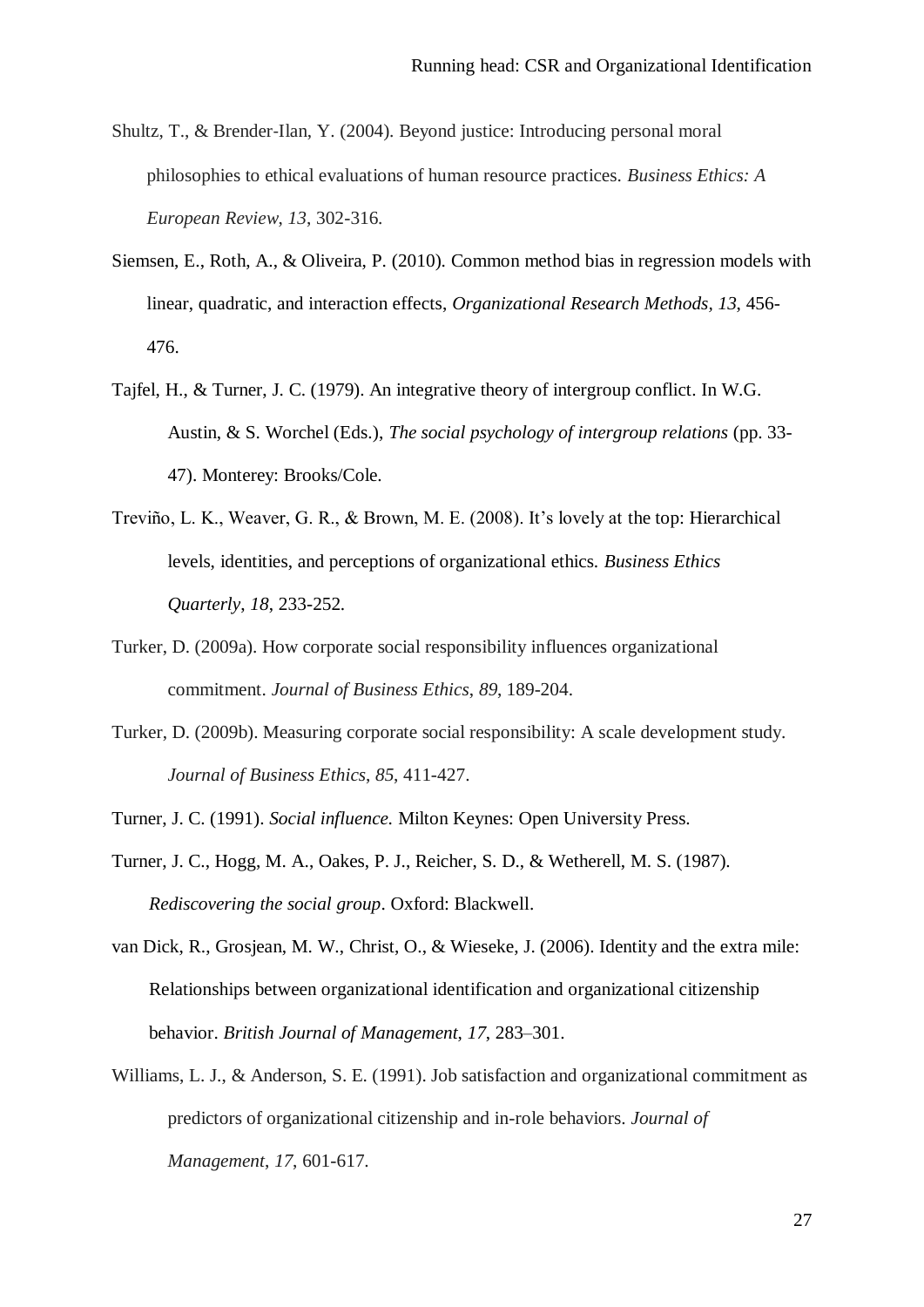Williamson, D., Lynch-Wood, G., & Ramsay, J. (2006). Drivers of environmental behavior in manufacturing SMEs and the implications for CSR. *Journal of Business Ethics*, *67*, 317-330*.*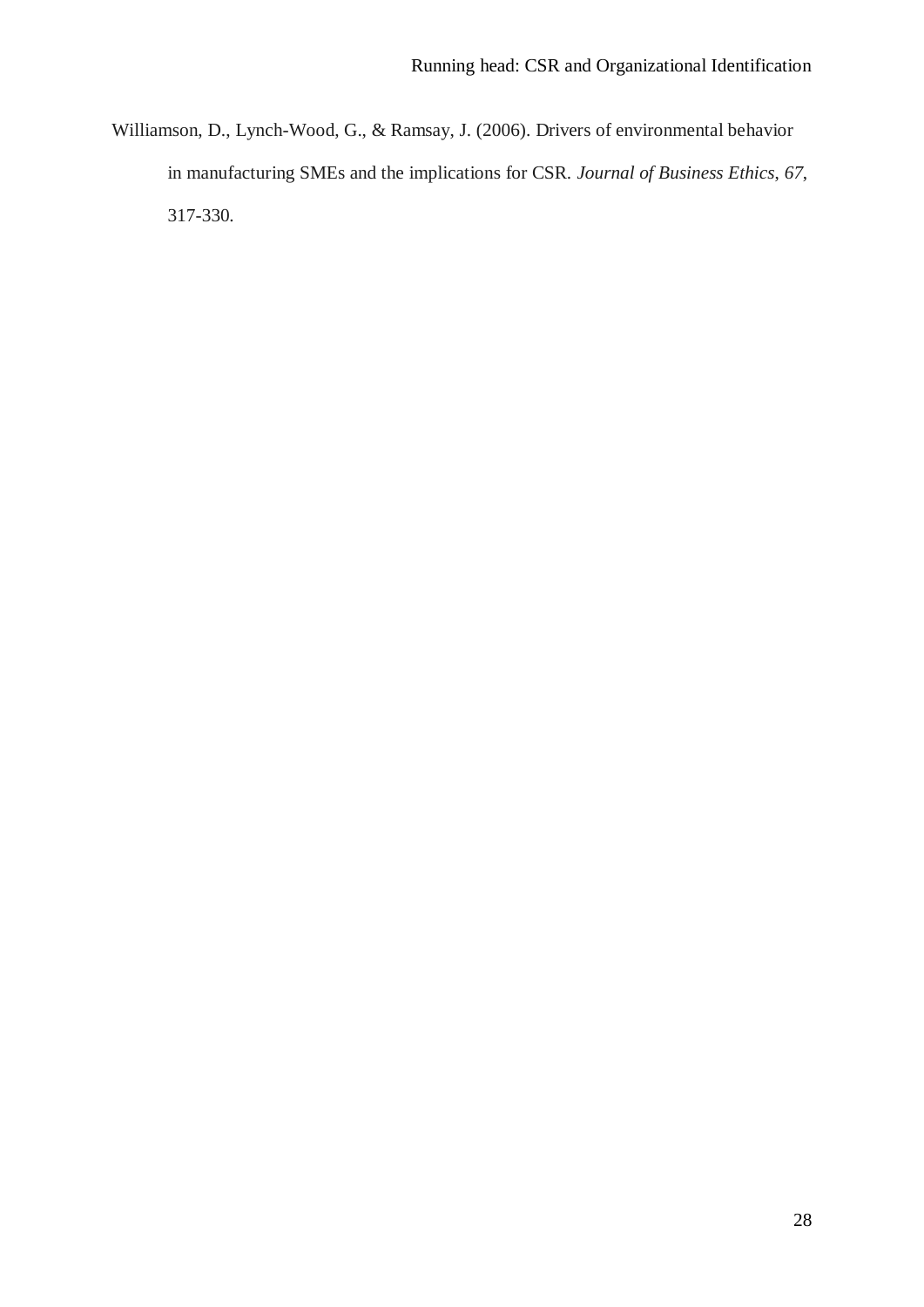# Table 1

| <b>Variable</b>    | $\boldsymbol{M}$ | SD                       | 1                   | $\overline{2}$ | 3       | 4         | 5            | 6         | 7        | 8         | 9        | 10       | 11       | 12       | 13      | 14       |
|--------------------|------------------|--------------------------|---------------------|----------------|---------|-----------|--------------|-----------|----------|-----------|----------|----------|----------|----------|---------|----------|
| 1. Gender          | ۰                |                          |                     |                |         |           |              |           |          |           |          |          |          |          |         |          |
| $2. \text{Age}$    | 40.78            | 10.53                    | $.17***$            |                |         |           |              |           |          |           |          |          |          |          |         |          |
| 3. Tenure          | 8.51             | 8.38                     | .09                 | $.57***$       |         |           |              |           |          |           |          |          |          |          |         |          |
| 4. Leadership role | $\blacksquare$   | $\overline{\phantom{0}}$ | $-.17***$           | $-.27***$      | $-.07$  |           |              |           |          |           |          |          |          |          |         |          |
| 5. Conscientious   | 5.86             | .80                      | $-.13*$             | $.13*$         | $.08\,$ | $-.21***$ |              |           |          |           |          |          |          |          |         |          |
| 6. Extraversion    | 5.34             | 1.08                     | $-.05$              | $-.06$         | $-.05$  | $-.08$    | $.17***$     |           |          |           |          |          |          |          |         |          |
| 7. Openness        | 5.18             | 1.04                     | .04                 | $-.07$         | $-.15*$ | $-.07$    | .07          | $.38***$  |          |           |          |          |          |          |         |          |
| 8. Neuroticism     | 3.73             | 1.17                     | $-.15$ <sup>*</sup> | $-.03$         | $-.02$  | $.22*$    | $-.15*$      | $-.19***$ | .09      |           |          |          |          |          |         |          |
| 9. Agreeableness   | 5.53             | .80                      | $-.05$              | .01            | $-.02$  | $-.03$    | $.15^{\ast}$ | $.17***$  | $.13*$   | $-.23***$ |          |          |          |          |         |          |
| 10. Internal CSR   | 4.17             | 1.37                     | $-.09$              | $-.15*$        | $-.01$  | $-.17***$ | .07          | $.24***$  | .12      | $-.16*$   | .08      |          |          |          |         |          |
| 11. CSR            | 4.07             | 1.53                     | $-.01$              | $-.01$         | .12     | $-.12$    | .06          | .07       | .04      | $-.14*$   | $.15*$   | $.63***$ |          |          |         |          |
| 12. ICSR           | 4.95             | $1.01 - 0.07$            |                     | $.13*$         | .06     | $-.05$    | .07          | .03       | $.16*$   | $.17***$  | .10      | .03      | $.13*$   |          |         |          |
| 13. OID            | 4.57             | 1.26                     | $-.05$              | $-.07$         | $-.11$  | $-.17***$ | .05          | $.19***$  | .05      | .02       | .06      | $.41***$ | $.26***$ | $.18***$ |         |          |
| 14. Engagement     | 4.89             | $1.34 - 0.06$            |                     | .03            | $-.07$  | $-.23**$  | $.32***$     | $.39***$  | $.17***$ | $-.17***$ | .11      | $.41***$ | $.26***$ | .09      | $.50**$ |          |
| 15. OCB            | 5.56             | .81                      | .03                 | $-.06$         | $-.11$  | $-.40**$  | $.30***$     | $.43***$  | $.34***$ | $-.19***$ | $.17***$ | $.26***$ | $.19***$ | .01      | $.40**$ | $.48***$ |

*Notes.* N= 250; CSR: Corporate Social Responsibility; ICSR = Importance of CSR; OID = Organizational Identification; OCB=Organizational Citizenship Behavior; Gender: 1 = female, 2 = male; Leadership position: 1 = yes, 2 = no; \*\* $p \le 0.01$ , \* $p \le 0.05$  (2-tailed)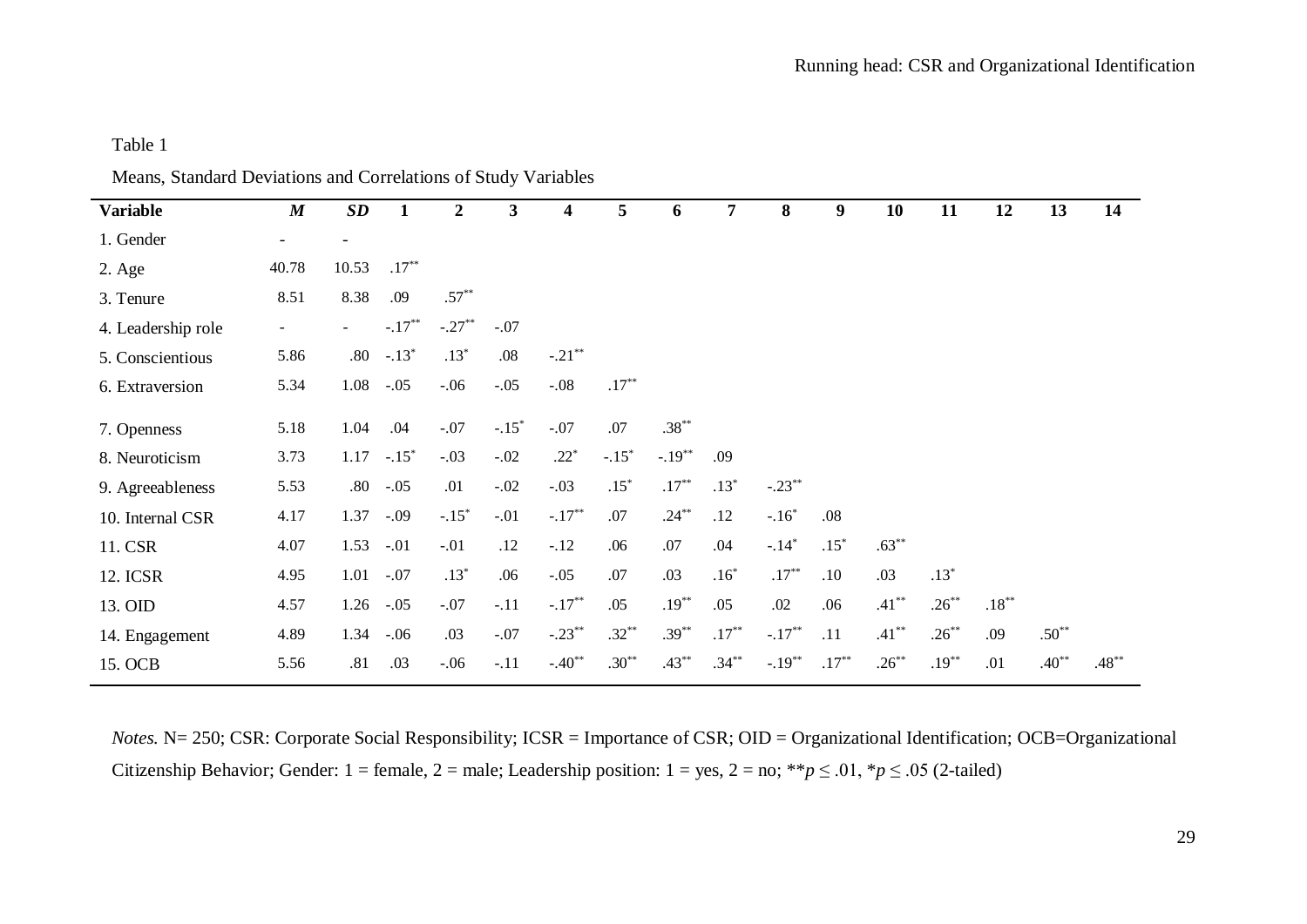# Table 2

# Summary of PROCESS Moderated-Mediation Analysis

| <b>Organizational Identification (OID)</b> |                  |           |     |             |             |        |  |  |  |  |
|--------------------------------------------|------------------|-----------|-----|-------------|-------------|--------|--|--|--|--|
| <b>Direct Effect on OID Model</b>          | B                | <b>SE</b> |     | <b>LLCI</b> | <b>ULCI</b> |        |  |  |  |  |
| Constant                                   |                  | 2.80      | .97 | 2.89        | .89         | 4.71   |  |  |  |  |
| Corporate Social responsibility (CSR)      |                  | $-.00$    | .06 | $-.04$      | $-.12$      | .12    |  |  |  |  |
| Importance of CSR (ICSR)                   |                  | .17       | .07 | $2.34*$     | .03         | .32    |  |  |  |  |
| <b>CSR x ICSR</b>                          |                  | .17       | .05 | $3.44*$     | .07         | .27    |  |  |  |  |
| Conditional direct effect of               | $10^{\text{th}}$ | $-.24$    | .09 | $-2.64*$    | $-.41$      | $-.06$ |  |  |  |  |
| CSR on OID at values of                    | 25 <sup>th</sup> | $-.10$    | .07 | $-1.48$     | $-.23$      | .03    |  |  |  |  |
| <b>ICSR</b>                                | 50 <sup>th</sup> | .00       | .06 | .07         | $-.12$      | .12    |  |  |  |  |
|                                            | $75^{\text{th}}$ | .14       | .08 | 1.83        | $-.01$      | .29    |  |  |  |  |
|                                            | 90 <sup>th</sup> | .21       | .09 | $2.32*$     | .03         | .39    |  |  |  |  |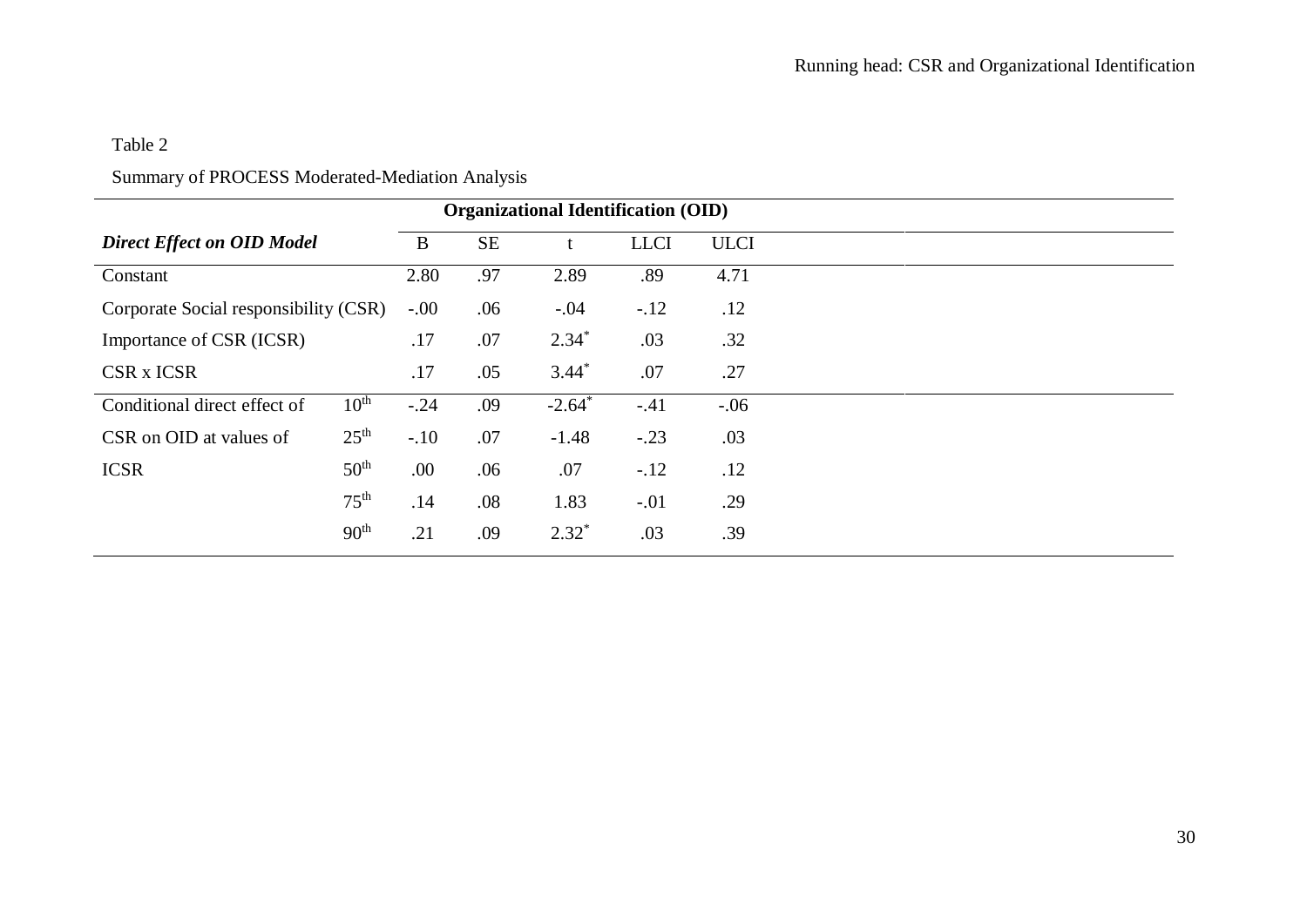# Table 2 (continued)

|                                     |                  |           |                |             | <b>Work Engagement (WE)</b> |                 | Organizational citizenship behavior (OCB) |                |             |                 |                 |  |
|-------------------------------------|------------------|-----------|----------------|-------------|-----------------------------|-----------------|-------------------------------------------|----------------|-------------|-----------------|-----------------|--|
| <b>Moderated Mediation Model</b>    | B                | <b>SE</b> |                | <b>LLCI</b> | <b>ULCI</b>                 | B               | <b>SE</b>                                 |                | <b>LLCI</b> | <b>ULCI</b>     |                 |  |
| Constant                            |                  | $-.65$    | .89            | $-.74$      | $-1.76$                     | 2.21            | 2.89                                      | .53            | $5.37*$     | 1.83            | 3.95            |  |
| <b>CSR</b>                          |                  | .03       | .06            | .52         | $-.13$                      | .09             | .02                                       | .03            | .62         | $-.05$          | .08             |  |
| <b>OID</b>                          |                  | .42       | .06            | $6.90^*$    | .29                         | .54             | .16                                       | .04            | $4.37*$     | .09             | .23             |  |
|                                     |                  | Effect    | <b>Boot SE</b> |             | <b>BootLLCI</b>             | <b>BootULCI</b> | Effect                                    | <b>Boot SE</b> |             | <b>BootLLCI</b> | <b>BootULCI</b> |  |
| Conditional indirect effect         | 10 <sup>th</sup> | $-.10$    | .04            |             | $-.19$                      | $-.03$          | $-.04$                                    | .02            |             | $-.08$          | $-.01$          |  |
| of CSR on WE and OCB                | 25 <sup>th</sup> | $-.04$    | .03            |             | $-.10$                      | .01             | $-.02$                                    | .01            |             | $-.04$          | .00.            |  |
| via OID at values of ICSR           | 50 <sup>th</sup> | .00       | .03            |             | $-.04$                      | .06             | .00                                       | .01            |             | $-.02$          | .02             |  |
|                                     | $75^{\text{th}}$ | .06       | .03            |             | .00                         | .13             | .02                                       | .01            |             | .00             | .05             |  |
|                                     | 90 <sup>th</sup> | .09       | .04            |             | .02                         | .17             | .03                                       | .02            |             | .01             | .07             |  |
| <b>Index of Moderated Mediation</b> | .07              | .02       |                | .03         | .12                         | .07             | .02                                       |                | .04         | .12             |                 |  |

*Notes:* N=221; CSR: Corporate Social Responsibility; ICSR = Importance of CSR; OID = Organizational Identification; OCB=Organizational Citizenship Behavior; 5000 Bootstrap Samples; 95% Confidence Intervals; \**p* ≤ .05 (2-tailed); For ease of presentation and interpretation, controls have been withheld from this table.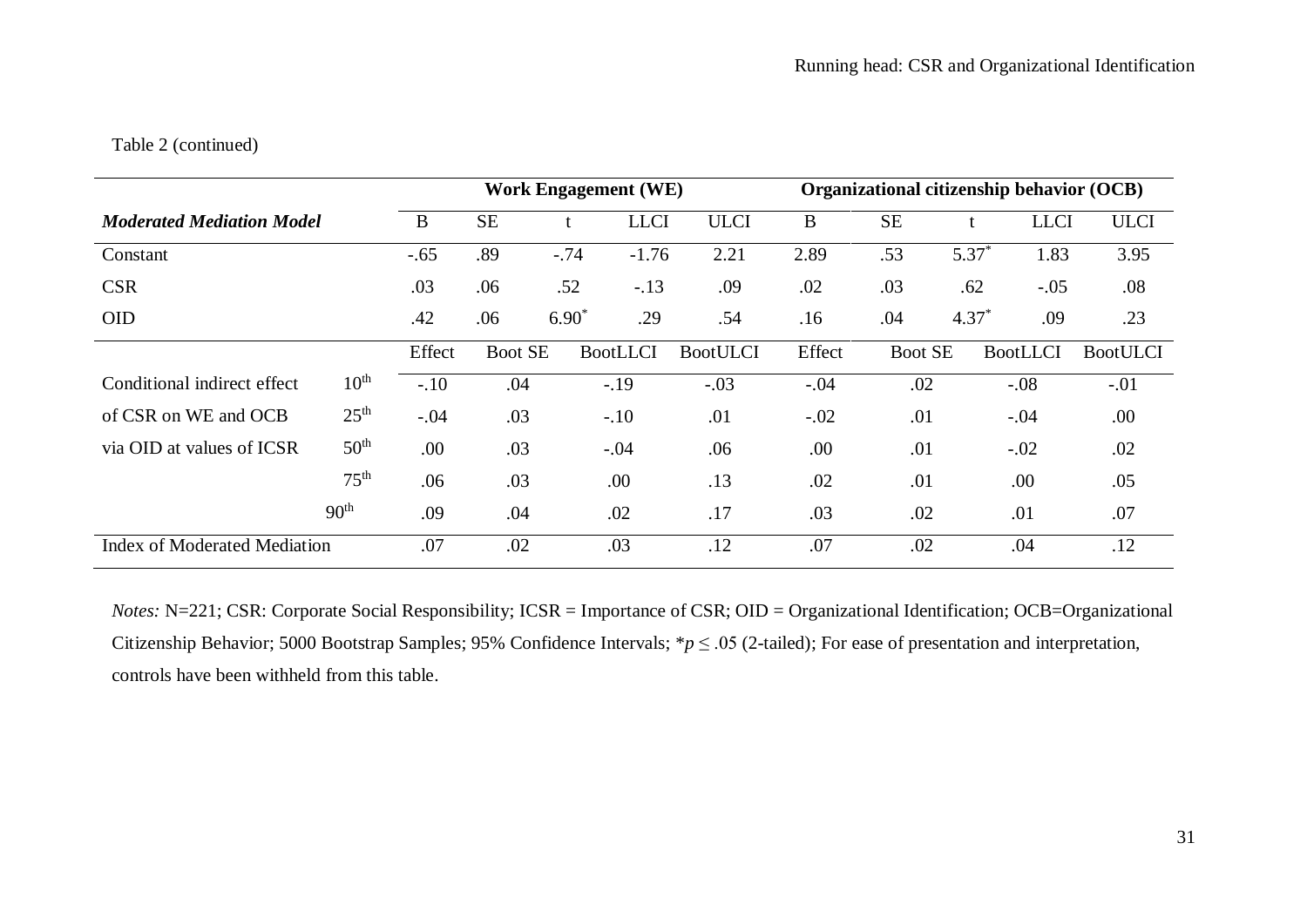

*Figure 1*. Hypothesized Model